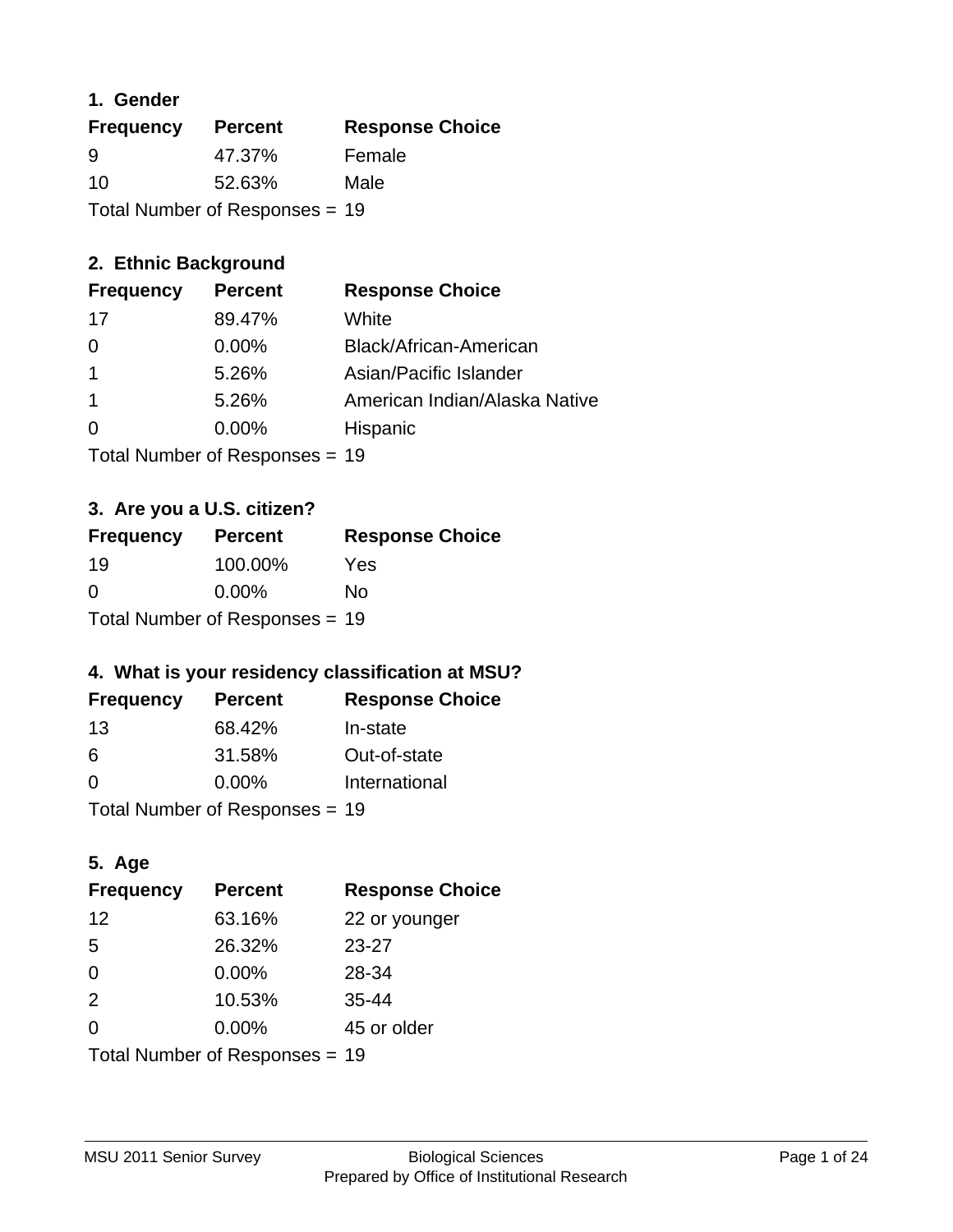## **6. Has either of your parents received a bachelor's degree?**

| <b>Frequency</b>               | <b>Percent</b> | <b>Response Choice</b> |
|--------------------------------|----------------|------------------------|
| -11                            | 57.89%         | Yes                    |
| 8                              | 42.11%         | No                     |
| Total Number of Responses = 19 |                |                        |

## **7. Has either of your parents received a degree from Murray State?**

| <b>Frequency</b> | <b>Percent</b> | <b>Response Choice</b> |
|------------------|----------------|------------------------|
| $\Omega$         | $0.00\%$       | Yes                    |
| 19               | 100.00%        | No                     |
| — <u>.</u>       |                |                        |

Total Number of Responses = 19

## **8. What was your original entry status to MSU?**

| <b>Frequency</b> | <b>Percent</b>            | <b>Response Choice</b>                           |
|------------------|---------------------------|--------------------------------------------------|
| 14               | 73.68%                    | Freshman                                         |
| 2                | 10.53%                    | Transfer from community college/technical school |
| 3                | 15.79%                    | Transfer from 4-yr institution                   |
|                  | Total Number of Despenses |                                                  |

Total Number of Responses = 19

#### **9. If transfer student, how many credits were transferred?**

| <b>Frequency</b>            | <b>Percent</b> | <b>Response Choice</b> |
|-----------------------------|----------------|------------------------|
| -0                          | $0.00\%$       | 12 or fewer            |
| 0                           | $0.00\%$       | $13 - 30$              |
| 0                           | $0.00\%$       | $31 - 60$              |
| -5                          | 100.00%        | Over <sub>60</sub>     |
| Total Number of Desponses E |                |                        |

Total Number of Responses = 5

## **10. If transfer student, approximately what percent of your University Studies (general education) classes did you take at Murray State?**

| <b>Frequency</b>               | <b>Percent</b> | <b>Response Choice</b> |
|--------------------------------|----------------|------------------------|
| 3                              | 60.00%         | Under 25%              |
| -1                             | 20.00%         | 25-49%                 |
| -1                             | 20.00%         | 50-74%                 |
| $\Omega$                       | 0.00%          | 75-100%                |
| Total Number of Responses $-5$ |                |                        |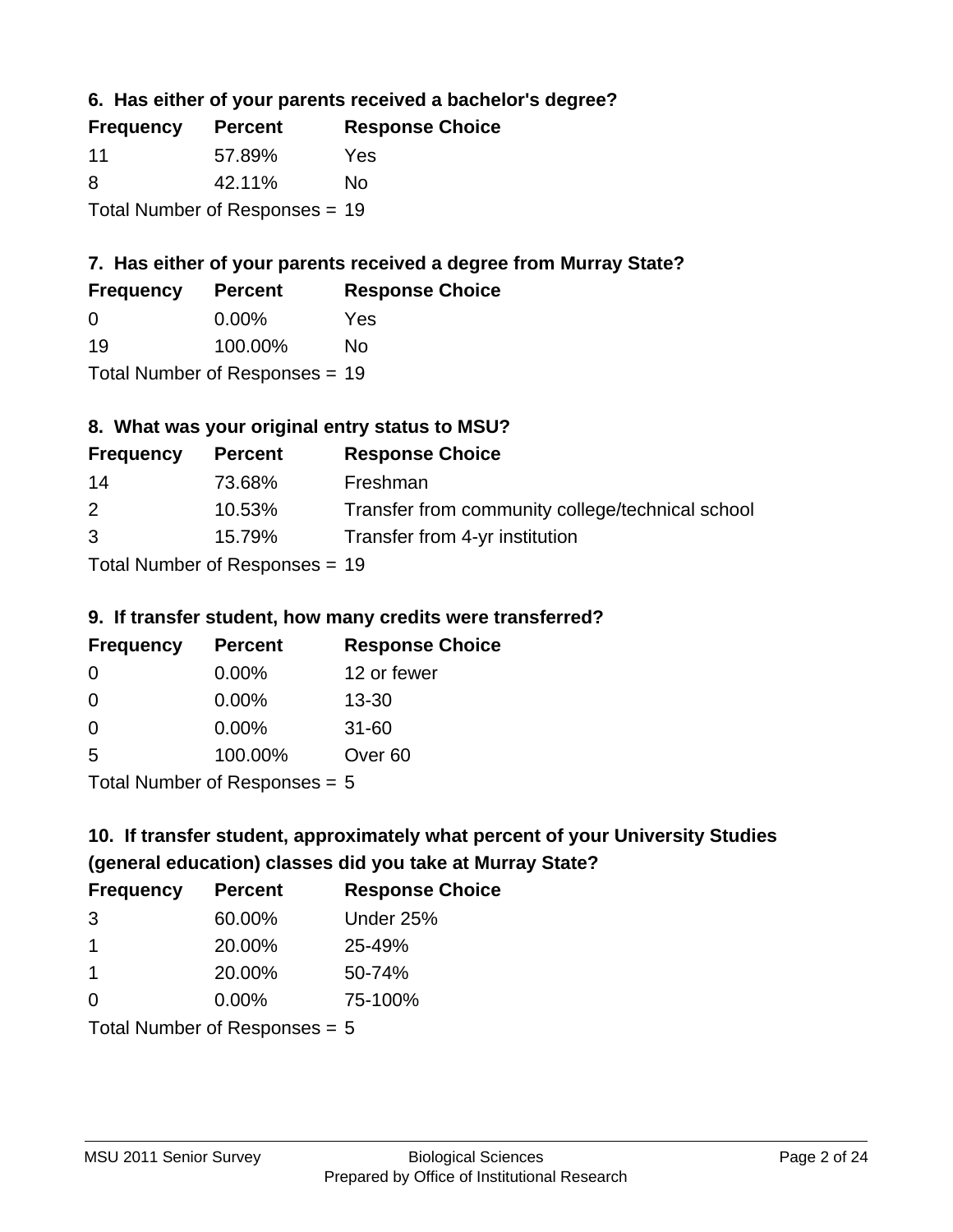#### **11. What has been your attendance status at MSU?**

| <b>Frequency</b>               | <b>Percent</b> | <b>Response Choice</b>     |
|--------------------------------|----------------|----------------------------|
| 18                             | 94.74%         | <b>Primarily full-time</b> |
| -1                             | 5.26%          | <b>Primarily part-time</b> |
| Total Number of Responses = 19 |                |                            |

## **12. In which Residential College are you a member?**

| <b>Frequency</b> | <b>Percent</b> | <b>Response Choice</b>            |
|------------------|----------------|-----------------------------------|
| 2                | 10.53%         | Do not know                       |
| 2                | 10.53%         | <b>Clark College</b>              |
| $\mathcal{P}$    | 10.53%         | <b>Elizabeth College</b>          |
| $\mathcal{P}$    | 10.53%         | <b>Franklin-Springer Colleges</b> |
| 3                | 15.79%         | <b>Hart College</b>               |
| 1                | 5.26%          | <b>Hester College</b>             |
| 3                | 15.79%         | <b>Regents College</b>            |
|                  | 5.26%          | <b>Richmond College</b>           |
| 3                | 15.79%         | <b>White College</b>              |

Total Number of Responses = 19

## **13. Have you ever received any type of Financial Aid while at MSU? (Scholarships, grants, work-study, etc.)**

| <b>Frequency</b> | <b>Percent</b>             | <b>Response Choice</b> |
|------------------|----------------------------|------------------------|
| 18               | 94.74%                     | Yes                    |
| -1               | 5.26%                      | Nο                     |
|                  | Total Number of Desperance |                        |

Total Number of Responses = 19

## **14. What degree are you seeking at this time?**

| <b>Frequency</b> | <b>Percent</b>                 | <b>Response Choice</b> |
|------------------|--------------------------------|------------------------|
| 0                | $0.00\%$                       | Associate              |
| 19               | 100.00%                        | <b>Baccalaureate</b>   |
|                  | Total Number of Responses = 19 |                        |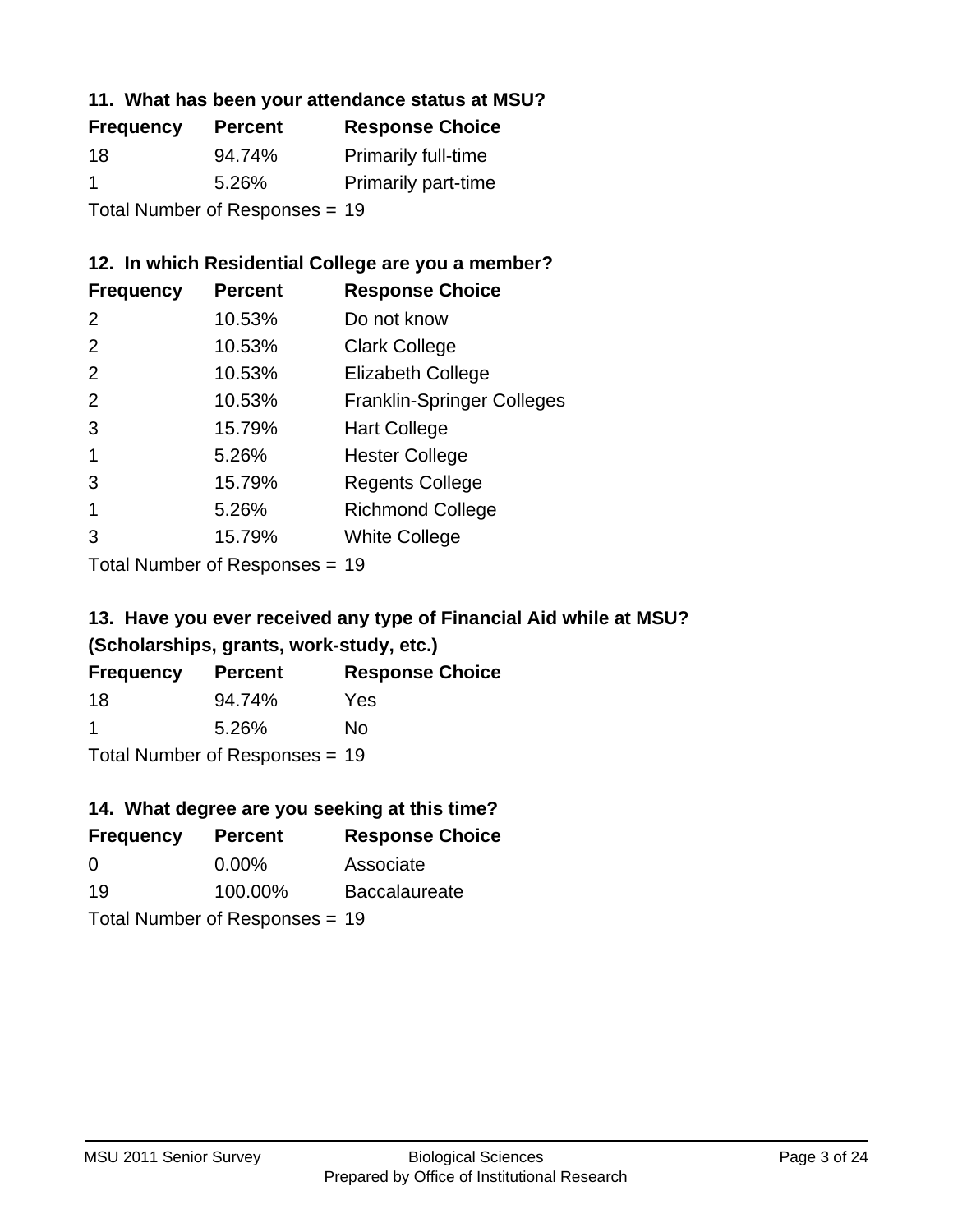**15. How many years will it take you to complete your degree from the point of your initial enrollment in college (including any time at a previous institution)?**

| <b>Frequency</b> | <b>Percent</b> | <b>Response Choice</b> |
|------------------|----------------|------------------------|
| $\Omega$         | 0.00%          | Two                    |
| 2                | 10.53%         | <b>Three</b>           |
| 11               | 57.89%         | Four                   |
| 3                | 15.79%         | Five                   |
| 1                | 5.26%          | <b>Six</b>             |
| $\mathcal{P}$    | 10.53%         | More than six          |
|                  |                |                        |

Total Number of Responses = 19

#### **16. In what range does your grade point average fall?**

| <b>Frequency</b> | <b>Percent</b> | <b>Response Choice</b> |
|------------------|----------------|------------------------|
| $\mathcal{P}$    | 10.53%         | $2.00 - 2.50$          |
| 1.               | 5.26%          | $2.51 - 3.00$          |
| -8               | 42.11%         | $3.01 - 3.50$          |
| 8                | 42.11%         | $3.51 - 4.00$          |
|                  |                |                        |

Total Number of Responses = 19

## **They are used to sort the data, and do not appear in this table Questions 17 and 18 relate to department and program information.**

#### **19. For what purpose did you enroll at MSU?**

| <b>Frequency</b>               | <b>Percent</b> | <b>Response Choice</b>                    |
|--------------------------------|----------------|-------------------------------------------|
| 0                              | $0.00\%$       | To receive an associate degree            |
| 19                             | 100.00%        | To receive a baccalaureate degree         |
| $\overline{0}$                 | $0.00\%$       | To take a few job related courses         |
| $\Omega$                       | $0.00\%$       | To transfer to another college/university |
| Total Number of Responses = 19 |                |                                           |

## **20. What is the highest degree you eventually hope to receive?**

| <b>Frequency</b> | <b>Percent</b>                 | <b>Response Choice</b> |
|------------------|--------------------------------|------------------------|
| 0                | $0.00\%$                       | Associate              |
| 3                | 15.79%                         | <b>Baccalaureate</b>   |
| 6                | 31.58%                         | Graduate               |
| 10               | 52.63%                         | Professional           |
|                  | Total Number of Responses = 19 |                        |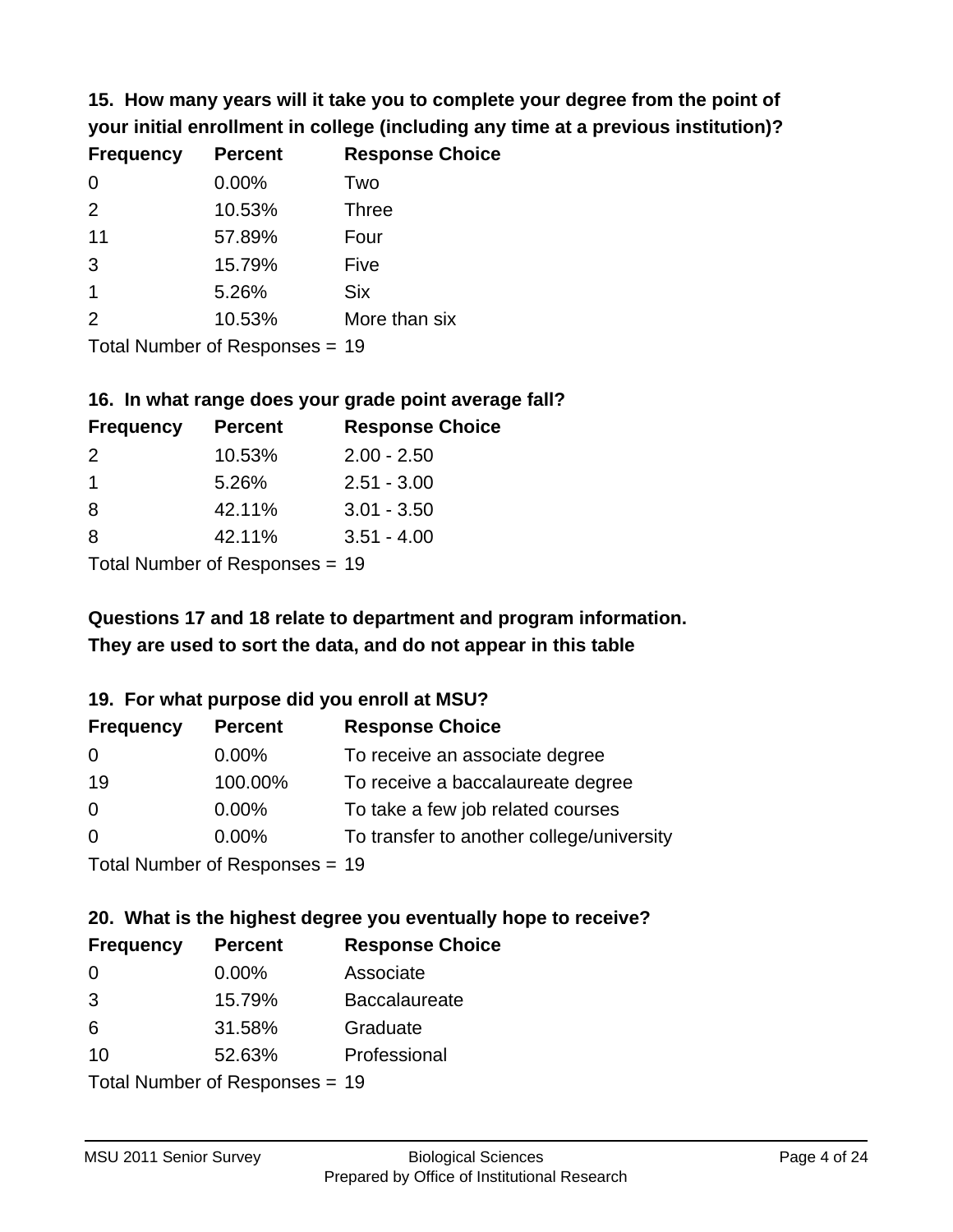#### **21. Which best describes your situation?**

| <b>Frequency</b> | <b>Percent</b> | <b>Response Choice</b>               |
|------------------|----------------|--------------------------------------|
| -15              | 78.95%         | Did not change major/area            |
| $\Omega$         | 0.00%          | Did not initially declare major/area |
| 4                | 21.05%         | Changed major/area                   |
|                  |                |                                      |

Total Number of Responses = 19

## **22. While school was in session during the past year, how many hours per week, on average, did you work for pay?**

| <b>Frequency</b> | <b>Percent</b> | <b>Response Choice</b> |
|------------------|----------------|------------------------|
| 4                | 21.05%         | Did not work           |
| 10               | 52.63%         | Worked 1-10 hrs        |
| 3                | 15.79%         | Worked 11-20 hrs       |
| $\mathbf 1$      | 5.26%          | Worked 21-30 hrs       |
| $\mathbf 1$      | 5.26%          | Worked 31-40 hrs       |
| $\Omega$         | 0.00%          | Worked over 40 hrs     |
|                  |                |                        |

Total Number of Responses = 19

#### **23. For the most part, were classes offered at times convenient to you?**

| <b>Frequency</b>               | <b>Percent</b> | <b>Response Choice</b> |
|--------------------------------|----------------|------------------------|
| -15                            | 78.95%         | Yes                    |
| 4                              | 21.05%         | No.                    |
| Total Number of Responses = 19 |                |                        |

#### **24. If no, what time would you have preferred?**

| <b>Frequency</b> | <b>Percent</b>                  | <b>Response Choice</b> |
|------------------|---------------------------------|------------------------|
| -1               | 25.00%                          | Late afternoon         |
| $\Omega$         | 0.00%                           | Evening                |
| 0                | $0.00\%$                        | Weekend                |
| 3                | 75.00%                          | During the day         |
|                  | Total Number of Responses = $4$ |                        |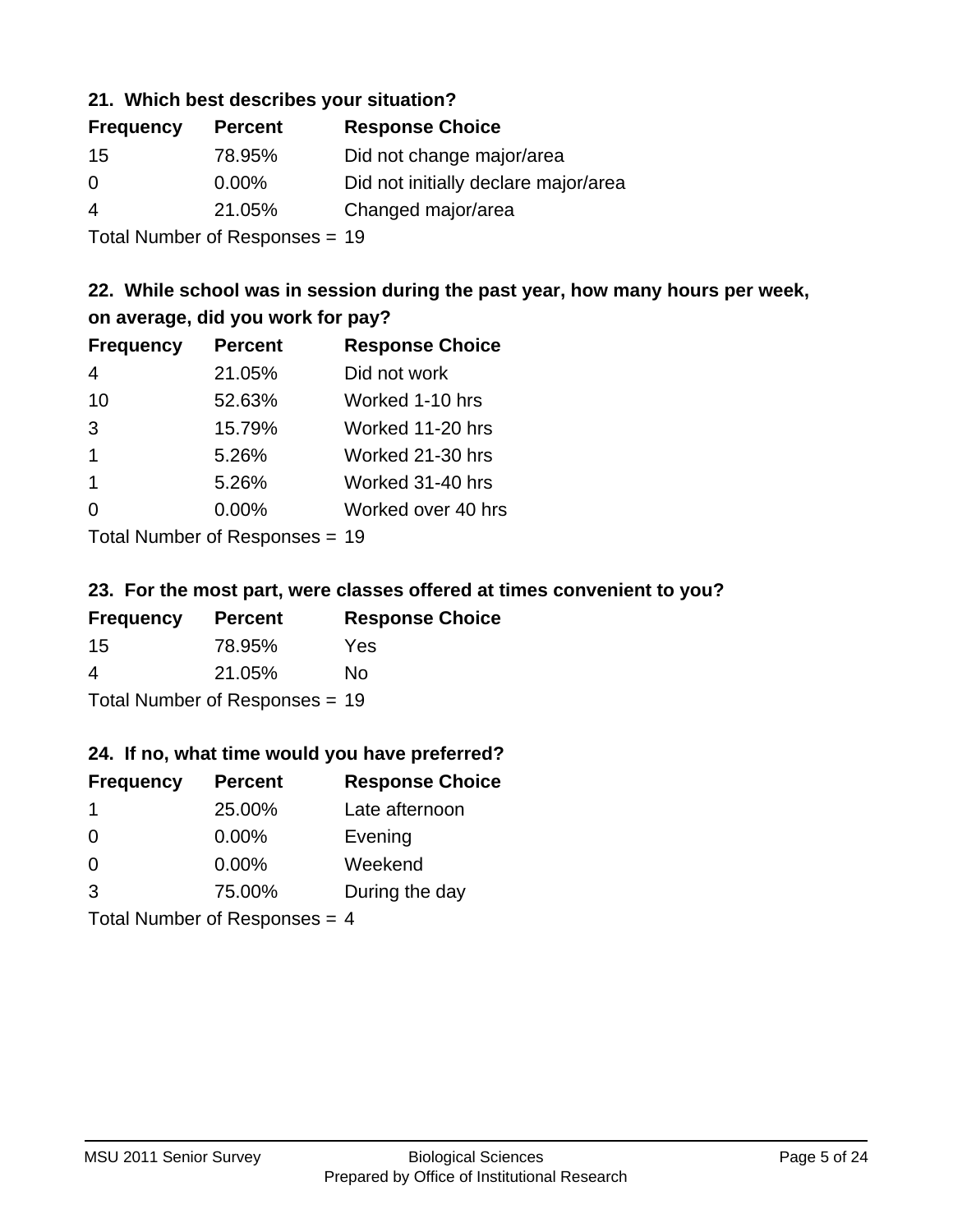## **25. Which best describes the location where you completed the majority of your**

| <b>Frequency</b> | <b>Percent</b>            | <b>Response Choice</b> |
|------------------|---------------------------|------------------------|
| 18               | 94.74%                    | <b>Murray</b>          |
| $\Omega$         | 0.00%                     | Paducah                |
| $\Omega$         | 0.00%                     | Ft. Campbell           |
| $\Omega$         | 0.00%                     | Madisonville           |
| $\overline{0}$   | 0.00%                     | Hopkinsville           |
| 0                | 0.00%                     | Henderson              |
| 1                | 5.26%                     | On the Internet        |
| 0                | 0.00%                     | Other                  |
|                  | Total Number of Despasses | 1 N                    |

Total Number of Responses = 19

**coursework?**

## **26. Did you take any online courses while at Murray State?**

| <b>Frequency</b> | <b>Percent</b>                 | <b>Response Choice</b> |
|------------------|--------------------------------|------------------------|
| 3                | 15.79%                         | Yes                    |
| 16               | 84.21%                         | No.                    |
|                  | Total Number of Responses = 19 |                        |

## **27. Did it take you an extra semester or more to complete degree requirements at Murray State?**

| <b>Frequency</b> | <b>Percent</b>                 | <b>Response Choice</b> |
|------------------|--------------------------------|------------------------|
| 8                | 42.11%                         | Yes                    |
| 11               | 57.89%                         | No                     |
|                  | Total Number of Responses = 19 |                        |

#### **28. If yes, why did it take you an extra semester or more?**

| <b>Frequency</b>               | <b>Percent</b> | <b>Response Choice</b>                                       |
|--------------------------------|----------------|--------------------------------------------------------------|
| $\overline{1}$                 | 10.00%         | Work obligation limited my enrollment.                       |
| $\mathbf{1}$                   | 10.00%         | Family obligations limited my enrollment.                    |
| $\mathbf 0$                    | 0.00%          | Tuition and other costs of attendance limited my enrollment. |
| $\overline{1}$                 | 10.00%         | A decision to change majors added to my requirements.        |
| 2                              | 20.00%         | A required course or courses were not offered.               |
| $\overline{0}$                 | $0.00\%$       | Credits were lost transferring to Murray State.              |
| 5                              | 50.00%         | Other                                                        |
| Total Number of Responses = 10 |                |                                                              |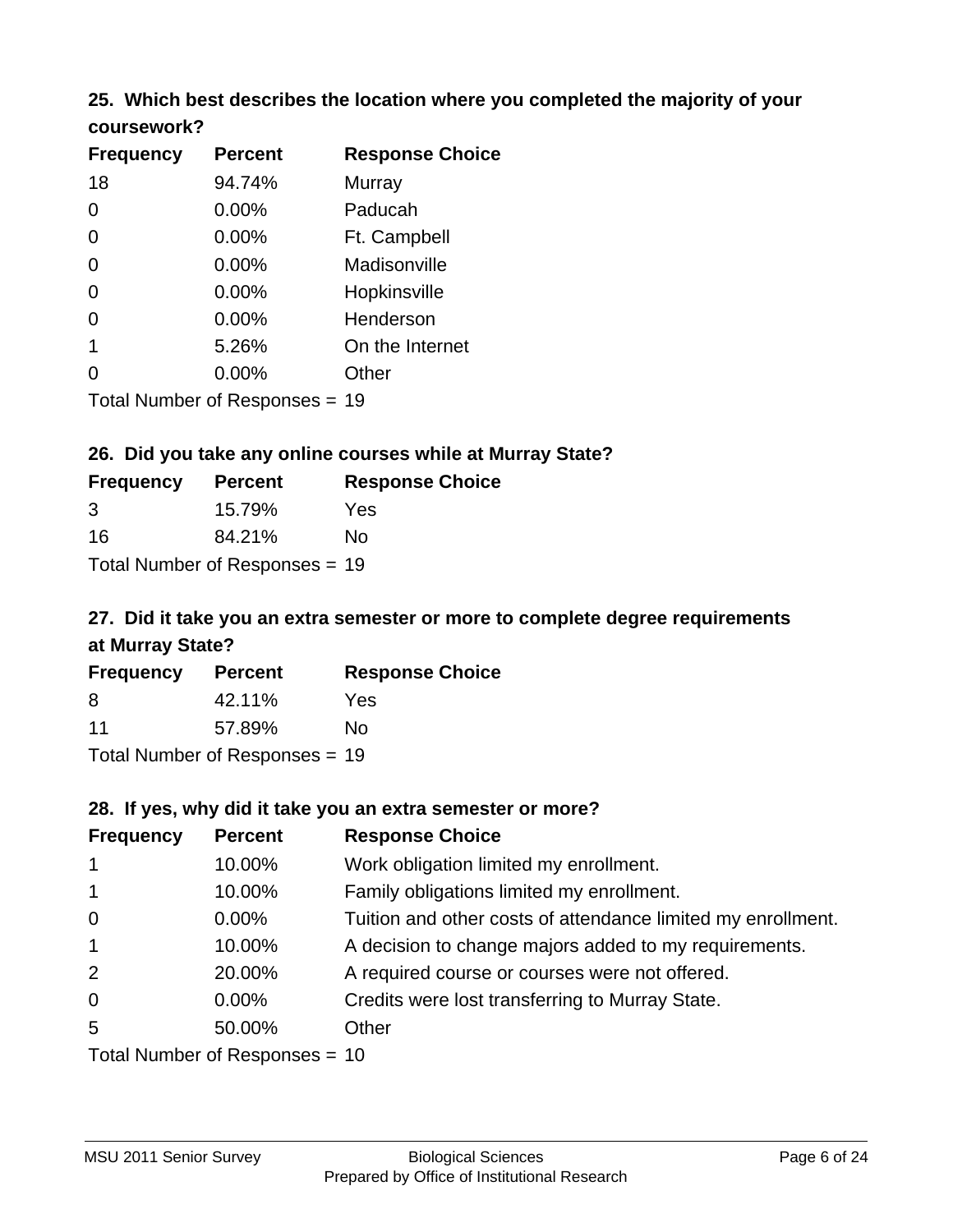## **29. Did you have trouble getting any course(s) you needed while at Murray State?**

| <b>Frequency</b> | <b>Percent</b>                 | <b>Response Choice</b> |
|------------------|--------------------------------|------------------------|
| -9               | 47.37%                         | Yes                    |
| -9               | 47.37%                         | Nο                     |
|                  | Total Number of Responses = 18 |                        |

#### **30. If yes, why did you have trouble getting the course?**

| <b>Frequency</b> | <b>Percent</b> | <b>Response Choice</b>                                |
|------------------|----------------|-------------------------------------------------------|
| -5               | 55.56%         | Not offered the semester I needed it.                 |
| $\overline{0}$   | $0.00\%$       | Not offered at hours convenient to my work schedule.  |
| $\overline{1}$   | 11.11%         | Not offered at hours suitable for my school schedule. |
| 3                | 33.33%         | All course sections were closed.                      |
| $\overline{0}$   | $0.00\%$       | I was unaware of the prerequisites for the course.    |
|                  |                |                                                       |

Total Number of Responses = 9

## **31. Which statement best describes your experience with off-campus coop/internship?**

| <b>Frequency</b> | <b>Percent</b> | <b>Response Choice</b>             |
|------------------|----------------|------------------------------------|
| 14               | 73.68%         | Cannot judge, I did not have one.  |
| 3                | 15.79%         | My experience was very valuable.   |
| $\mathbf{1}$     | 5.26%          | My experience was valuable.        |
| 0                | $0.00\%$       | My experience was of little value. |
| 1                | 5.26%          | My experience was of no value.     |
|                  |                |                                    |

Total Number of Responses = 19

## **32. Which statement best describes your experience with on-campus faculty-directed research, scholarly, or creative project?**

| <b>Frequency</b> | <b>Percent</b>               | <b>Response Choice</b>             |
|------------------|------------------------------|------------------------------------|
| 9                | 47.37%                       | Cannot judge; I did not have one.  |
| 3                | 15.79%                       | My experience was very valuable.   |
| 7                | 36.84%                       | My experience was valuable.        |
| $\Omega$         | $0.00\%$                     | My experience was of little value. |
| $\Omega$         | 0.00%                        | My experience was of no value.     |
|                  | Total Number of Deepensee 10 |                                    |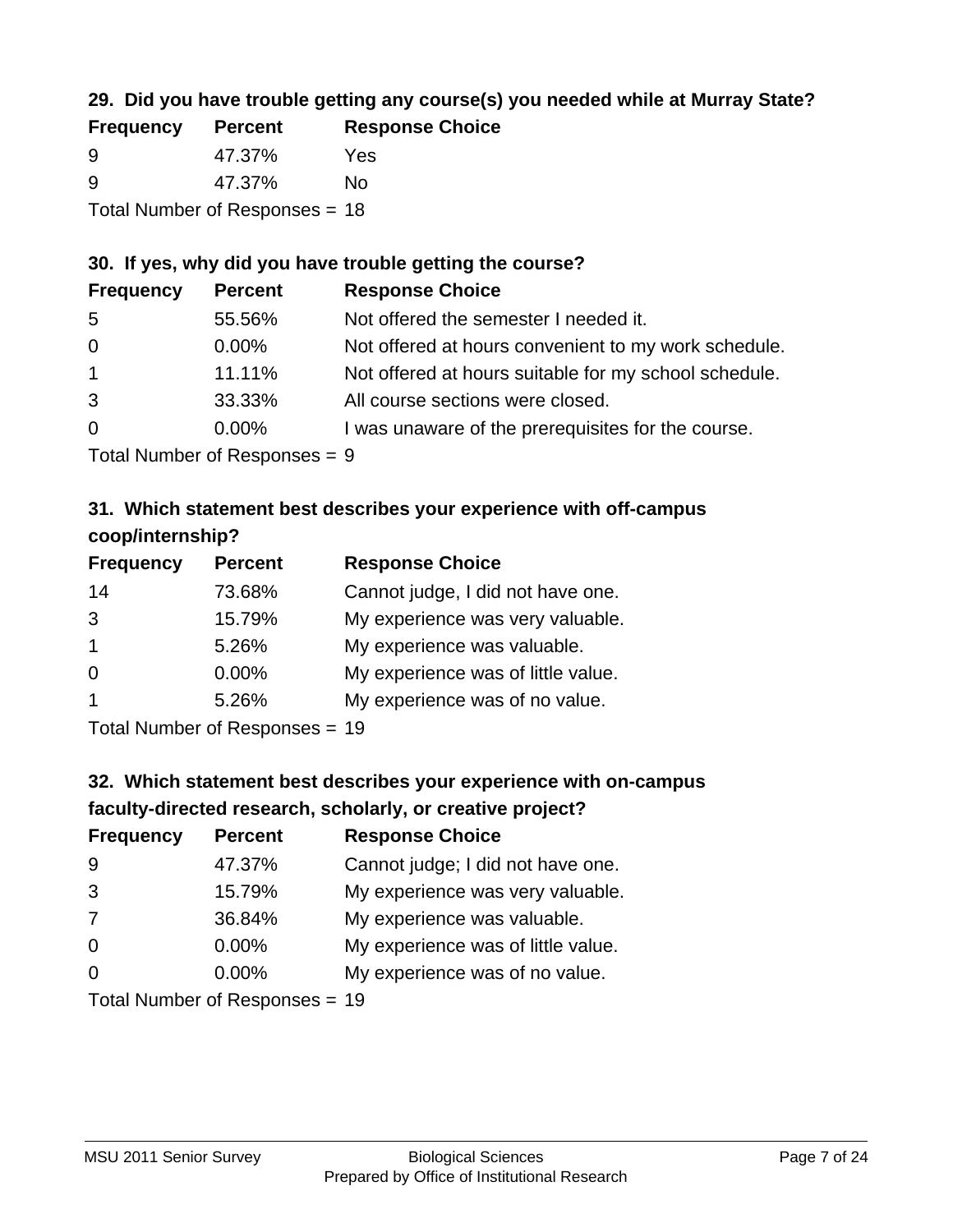#### **33. Which statement best describes your experience with academic advising in your major/area?**

| $\mathbf{u}$ yvu $\mathbf{u}$ yvu $\mathbf{v}$ |                |                                                       |  |
|------------------------------------------------|----------------|-------------------------------------------------------|--|
| <b>Frequency</b>                               | <b>Percent</b> | <b>Response Choice</b>                                |  |
| 3                                              | 15.79%         | Cannot judge; I did not make use of the opportunity.  |  |
| 14                                             | 73.68%         | I was satisfied with information my adviser provided. |  |
| 2                                              | 10.53%         | Advice was inaccurate, incomplete, or misleading.     |  |
| $\overline{0}$                                 | $0.00\%$       | My adviser was not available.                         |  |
|                                                |                |                                                       |  |

Total Number of Responses = 19

## **For questions 34-48, indicate the extent to which you were satisfied.**

| 34. Class size relative to type of course |  |  |  |  |  |  |  |  |
|-------------------------------------------|--|--|--|--|--|--|--|--|
|-------------------------------------------|--|--|--|--|--|--|--|--|

| <b>Frequency</b> | <b>Percent</b>                 | <b>Response Choice</b> |
|------------------|--------------------------------|------------------------|
| 14               | 73.68%                         | Very satisfied         |
| -5               | 26.32%                         | Satisfied              |
| $\Omega$         | 0.00%                          | <b>Dissatisfied</b>    |
| $\Omega$         | $0.00\%$                       | Very dissatisfied      |
|                  | Total Number of Responses - 19 |                        |

Total Number of Responses = 19

#### **35. Out-of-class availability of faculty**

| <b>Frequency</b>          | <b>Percent</b> | <b>Response Choice</b> |  |
|---------------------------|----------------|------------------------|--|
| 8                         | 42.11%         | Very satisfied         |  |
| 11                        | 57.89%         | Satisfied              |  |
| $\Omega$                  | $0.00\%$       | <b>Dissatisfied</b>    |  |
| $\Omega$                  | 0.00%          | Very dissatisfied      |  |
| Total Number of Desponses |                |                        |  |

Total Number of Responses = 19

## **36. Effectiveness of your high school preparation for college work**

| <b>Frequency</b> | <b>Percent</b>            | <b>Response Choice</b> |
|------------------|---------------------------|------------------------|
| 7                | 36.84%                    | Very satisfied         |
| 6                | 31.58%                    | Satisfied              |
| $\overline{4}$   | 21.05%                    | <b>Dissatisfied</b>    |
| $\mathcal{P}$    | 10.53%                    | Very dissatisfied      |
|                  | Total Number of Desponses |                        |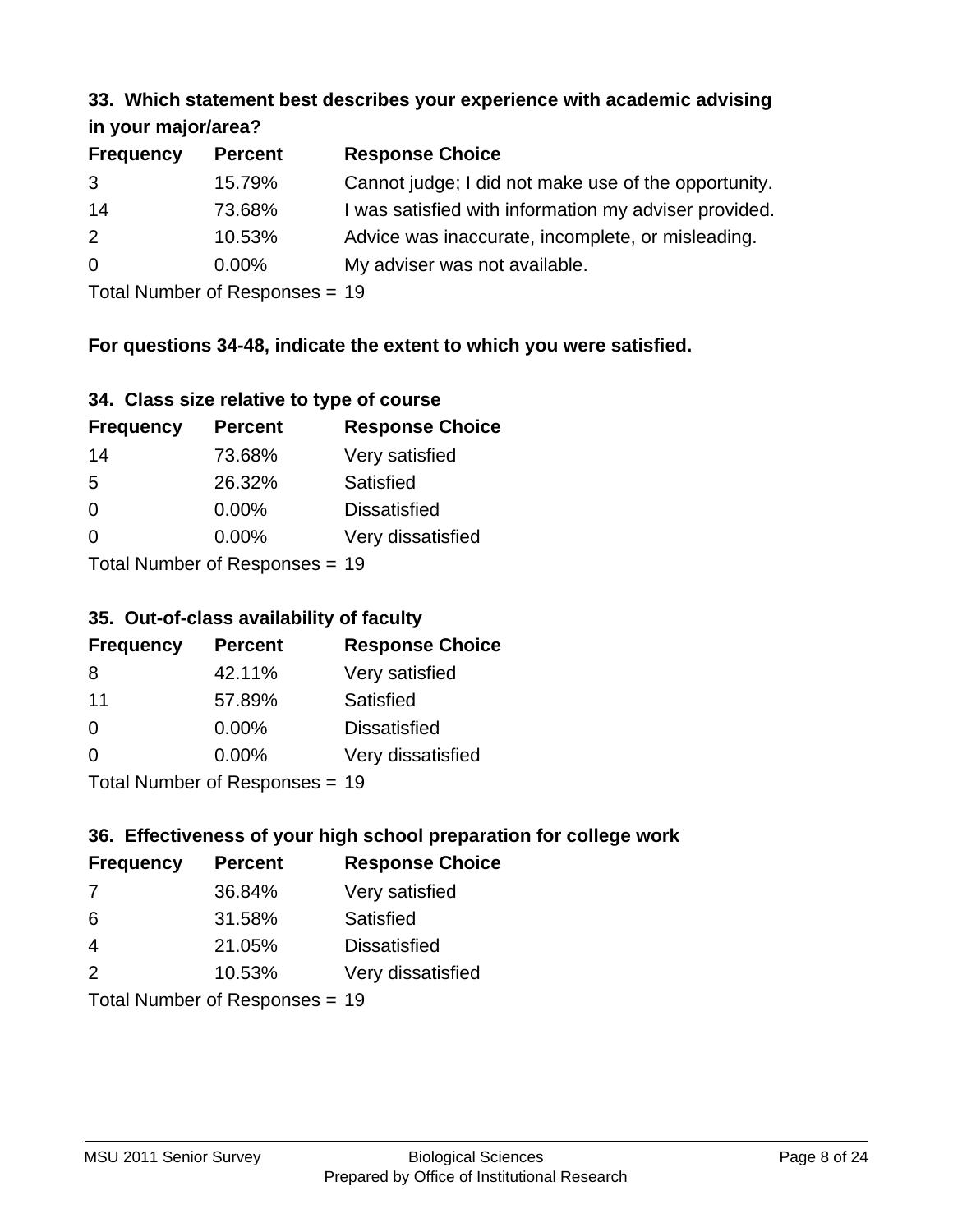## **37. Fairness of faculty in their treatment of individual students**

| <b>Frequency</b> | <b>Percent</b> | <b>Response Choice</b> |
|------------------|----------------|------------------------|
| 8                | 42.11%         | Very satisfied         |
| 8                | 42.11%         | Satisfied              |
| 3                | 15.79%         | <b>Dissatisfied</b>    |
| $\Omega$         | $0.00\%$       | Very dissatisfied      |
|                  |                |                        |

Total Number of Responses = 19

#### **38. Overall quality of instruction at Murray State**

| <b>Frequency</b>     | <b>Percent</b> | <b>Response Choice</b> |
|----------------------|----------------|------------------------|
| 6                    | 31.58%         | Very satisfied         |
| 12                   | 63.16%         | Satisfied              |
| $\blacktriangleleft$ | 5.26%          | <b>Dissatisfied</b>    |
| $\Omega$             | 0.00%          | Very dissatisfied      |
|                      |                |                        |

Total Number of Responses = 19

## **39. Quality of instruction in University Studies (General Education) courses**

| <b>Frequency</b> | <b>Percent</b>                  | <b>Response Choice</b> |
|------------------|---------------------------------|------------------------|
| .5               | 26.32%                          | Very satisfied         |
| 12               | 63.16%                          | Satisfied              |
| $\mathcal{P}$    | 10.53%                          | <b>Dissatisfied</b>    |
| $\Omega$         | 0.00%                           | Very dissatisfied      |
|                  | $Total$ Number of Despanses $-$ |                        |

Total Number of Responses = 19

#### **40. Quality of instruction in your major**

| <b>Frequency</b> | <b>Percent</b>             | <b>Response Choice</b> |
|------------------|----------------------------|------------------------|
| 6                | 31.58%                     | Very satisfied         |
| 12               | 63.16%                     | Satisfied              |
| 1                | 5.26%                      | <b>Dissatisfied</b>    |
| $\Omega$         | 0.00%                      | Very dissatisfied      |
|                  | Tatal Manakan af Dagmanage |                        |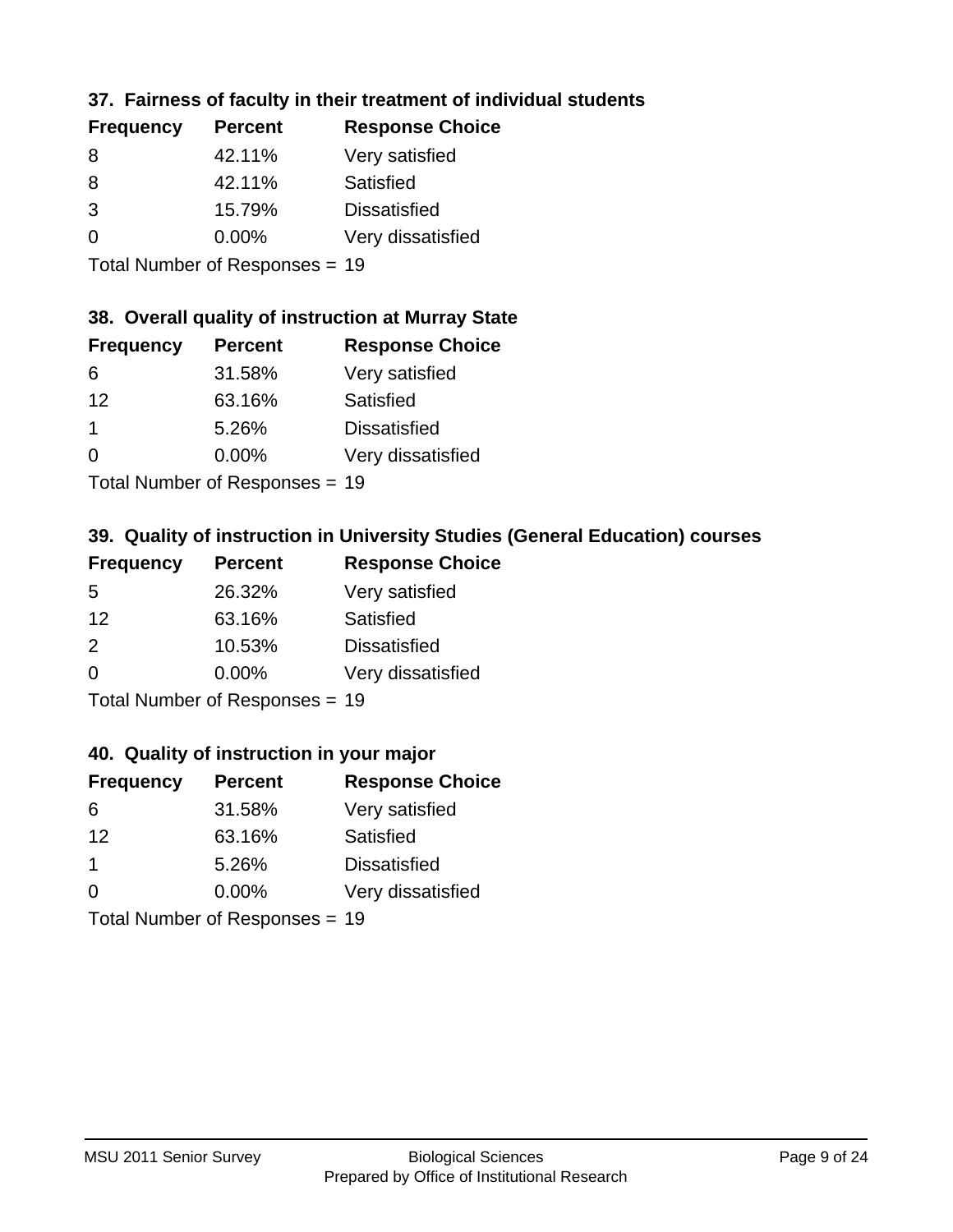## **41. Clarity of program objectives in your major**

| <b>Frequency</b> | <b>Percent</b> | <b>Response Choice</b> |
|------------------|----------------|------------------------|
|                  | 36.84%         | Very satisfied         |
| 11               | 57.89%         | Satisfied              |
|                  | 5.26%          | <b>Dissatisfied</b>    |
| $\Omega$         | $0.00\%$       | Very dissatisfied      |
|                  |                |                        |

Total Number of Responses = 19

#### **42. Intellectual challenge of the academic program**

| <b>Frequency</b> | <b>Percent</b> | <b>Response Choice</b> |
|------------------|----------------|------------------------|
| 6                | 31.58%         | Very satisfied         |
| 13               | 68.42%         | Satisfied              |
| $\Omega$         | $0.00\%$       | <b>Dissatisfied</b>    |
| $\Omega$         | 0.00%          | Very dissatisfied      |
|                  |                |                        |

Total Number of Responses = 19

## **43. Encouragement and information from your major department for employment after graduation**

| <b>Frequency</b> | <b>Percent</b> | <b>Response Choice</b> |
|------------------|----------------|------------------------|
| 4                | 21.05%         | Very satisfied         |
| 9                | 47.37%         | Satisfied              |
| 6                | 31.58%         | <b>Dissatisfied</b>    |
| $\Omega$         | 0.00%          | Very dissatisfied      |
|                  |                |                        |

Total Number of Responses = 19

## **44. Availability of opportunities to engage in a faculty-mentored research,**

## **scholarly, or creative project in your area of study/interest**

| <b>Frequency</b> | <b>Percent</b> | <b>Response Choice</b> |
|------------------|----------------|------------------------|
| 7                | 36.84%         | Very satisfied         |
| 10               | 52.63%         | Satisfied              |
|                  | 5.26%          | <b>Dissatisfied</b>    |
|                  | 5.26%          | Very dissatisfied      |
|                  |                |                        |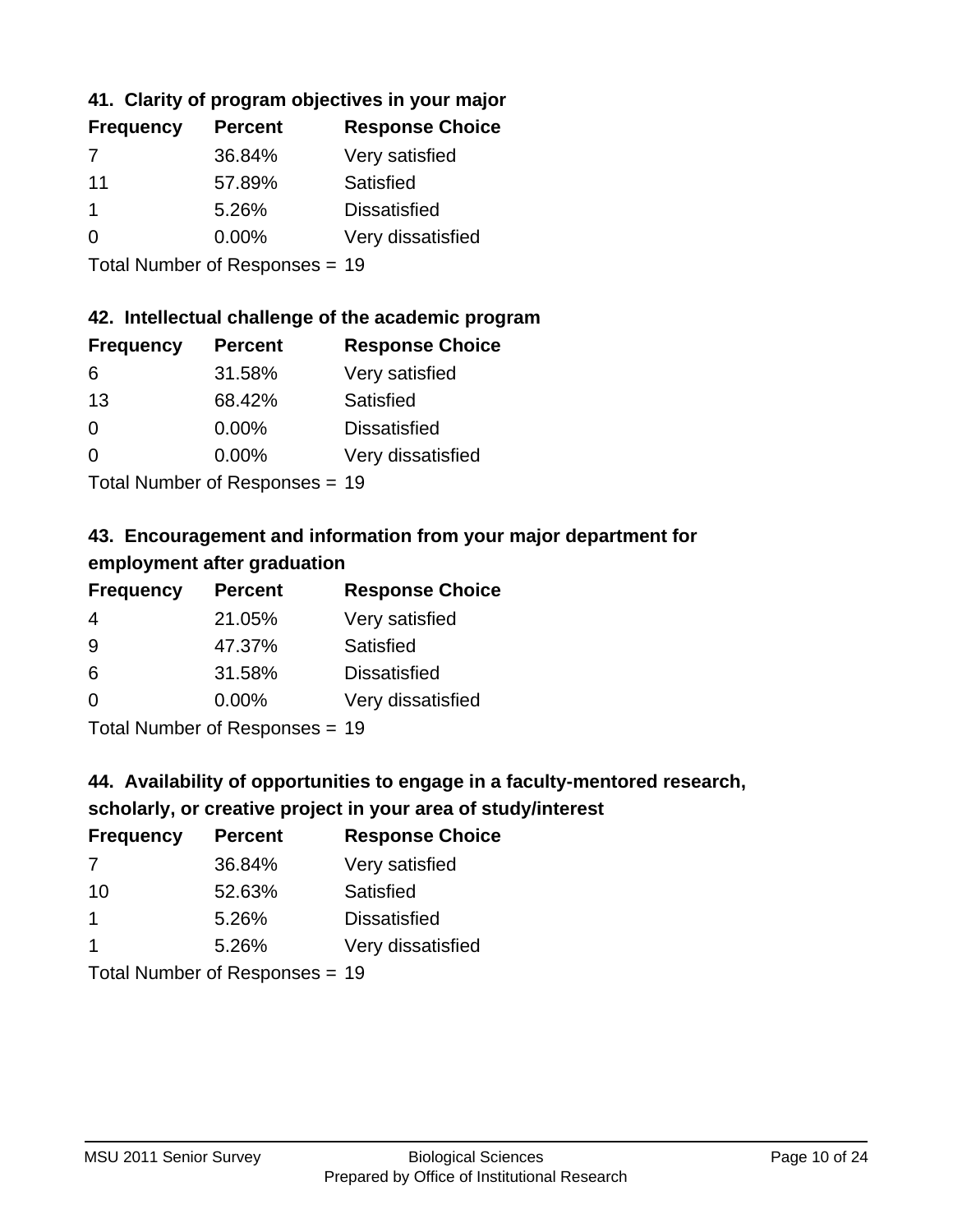#### **45. Library hours**

| <b>Frequency</b> | <b>Percent</b> | <b>Response Choice</b> |
|------------------|----------------|------------------------|
| 7                | 36.84%         | Very satisfied         |
| 9                | 47.37%         | Satisfied              |
|                  | 5.26%          | <b>Dissatisfied</b>    |
| $\mathcal{P}$    | 10.53%         | Very dissatisfied      |
|                  |                |                        |

Total Number of Responses = 19

#### **46. Effectiveness of library personnel in meeting your information needs**

| <b>Frequency</b> | <b>Percent</b> | <b>Response Choice</b> |
|------------------|----------------|------------------------|
| 5                | 26.32%         | Very satisfied         |
| 11               | 57.89%         | Satisfied              |
| 3                | 15.79%         | <b>Dissatisfied</b>    |
| $\Omega$         | 0.00%          | Very dissatisfied      |
|                  |                |                        |

Total Number of Responses = 19

#### **47. Access to library resources on hand**

| <b>Frequency</b> | <b>Percent</b>             | <b>Response Choice</b> |
|------------------|----------------------------|------------------------|
| 5                | 26.32%                     | Very satisfied         |
| 11               | 57.89%                     | Satisfied              |
| -1               | 5.26%                      | <b>Dissatisfied</b>    |
| $\mathcal{P}$    | 10.53%                     | Very dissatisfied      |
|                  | Tatal Manakan af Dagmanage |                        |

Total Number of Responses = 19

#### **48. Electronic access to library resources**

| <b>Frequency</b> | <b>Percent</b>                 | <b>Response Choice</b> |
|------------------|--------------------------------|------------------------|
| 6                | 31.58%                         | Very satisfied         |
| 7                | 36.84%                         | Satisfied              |
| 3                | 15.79%                         | <b>Dissatisfied</b>    |
| 3                | 15.79%                         | Very dissatisfied      |
|                  | Total Number of Responses = 19 |                        |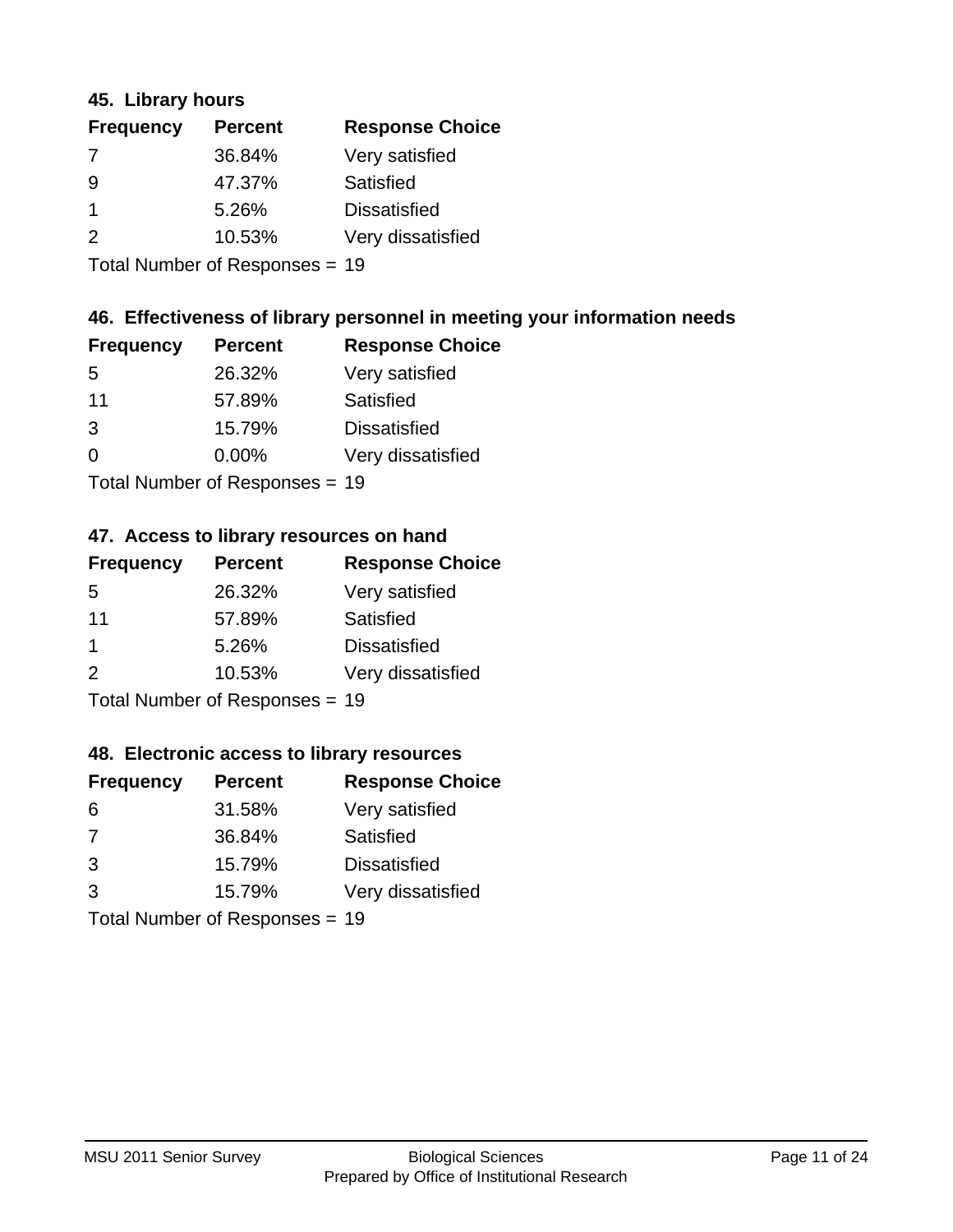**was in helping you achieve these goals. For questions 49-55, please indicate how effective University Studies at MSU** 

## **49. Writing Skills**

| <b>Frequency</b> | <b>Percent</b>                 | <b>Response Choice</b> |
|------------------|--------------------------------|------------------------|
| 2                | 10.53%                         | Very effective         |
| 11               | 57.89%                         | Effective              |
| 5                | 26.32%                         | Ineffective            |
| $\mathbf 1$      | 5.26%                          | Very ineffective       |
|                  | Total Number of Responses = 19 |                        |

#### **50. Speaking Skills**

| <b>Frequency</b> | <b>Percent</b>                 | <b>Response Choice</b> |
|------------------|--------------------------------|------------------------|
| $\mathcal{P}$    | 10.53%                         | Very effective         |
| -9               | 47.37%                         | Effective              |
| 7                | 36.84%                         | Ineffective            |
| -1               | 5.26%                          | Very ineffective       |
|                  | Total Number of Responses = 19 |                        |

# **51. Critical Thinking Skills**

|                            | <u>UNIVAL LIIIIIIIIII UNIIU</u> |                        |
|----------------------------|---------------------------------|------------------------|
| <b>Frequency</b>           | <b>Percent</b>                  | <b>Response Choice</b> |
| 4                          | 21.05%                          | Very effective         |
| 13                         | 68.42%                          | Effective              |
| 2                          | 10.53%                          | Ineffective            |
| $\Omega$                   | 0.00%                           | Very ineffective       |
| Tatal Number of Desperance |                                 |                        |

Total Number of Responses = 19

## **52. Computer Technology**

| <b>Frequency</b>               | <b>Percent</b> | <b>Response Choice</b> |
|--------------------------------|----------------|------------------------|
| 3                              | 15.79%         | Very effective         |
| 10                             | 52.63%         | Effective              |
| 6                              | 31.58%         | Ineffective            |
| $\Omega$                       | 0.00%          | Very ineffective       |
| Total Number of Responses = 19 |                |                        |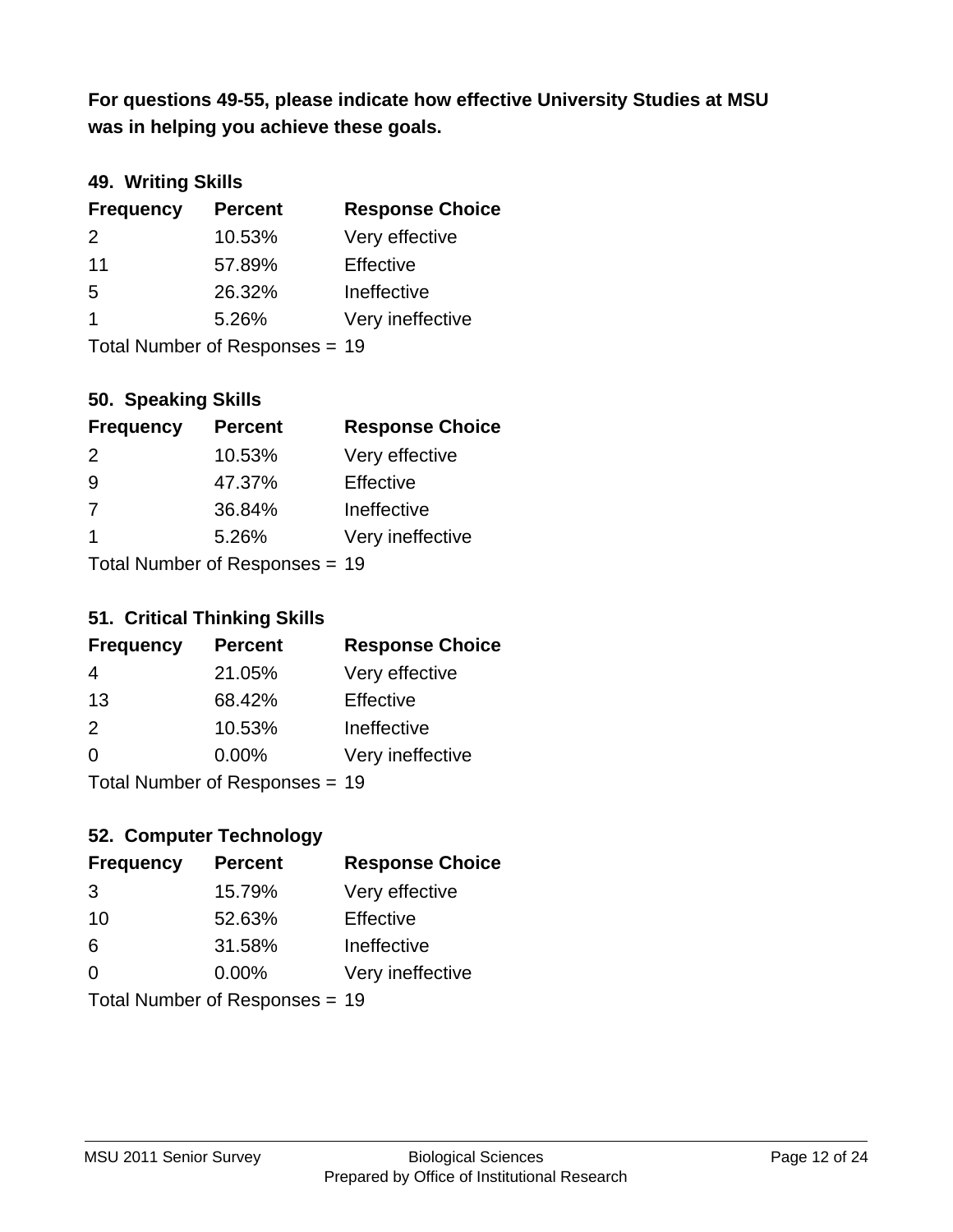## **53. General Knowledge in the liberal arts and sciences**

| <b>Frequency</b> | <b>Percent</b> | <b>Response Choice</b> |
|------------------|----------------|------------------------|
| 5                | 26.32%         | Very effective         |
| 13               | 68.42%         | Effective              |
|                  | 5.26%          | Ineffective            |
| $\Omega$         | 0.00%          | Very ineffective       |
|                  |                |                        |

Total Number of Responses = 19

#### **54. International Perspectives**

| <b>Frequency</b> | <b>Percent</b> | <b>Response Choice</b> |
|------------------|----------------|------------------------|
| $\mathcal{P}$    | 10.53%         | Very effective         |
| 11               | 57.89%         | Effective              |
| .5               | 26.32%         | Ineffective            |
| 1                | 5.26%          | Very ineffective       |
|                  |                |                        |

Total Number of Responses = 19

## **55. Stimulation of interest in areas outside your chosen field of study**

| <b>Frequency</b>               | <b>Percent</b> | <b>Response Choice</b> |
|--------------------------------|----------------|------------------------|
| 3                              | 15.79%         | Very effective         |
| 12                             | 63.16%         | Effective              |
| 4                              | 21.05%         | Ineffective            |
| $\Omega$                       | $0.00\%$       | Very ineffective       |
| Total Number of Responses = 19 |                |                        |

## **For questions 56-83, please indicate how satisfactorily the following met your needs**

#### **56. African-American Student Services**

| <b>Frequency</b> | <b>Percent</b>                 | <b>Response Choice</b> |
|------------------|--------------------------------|------------------------|
| 17               | 89.47%                         | Did not use            |
| $\Omega$         | $0.00\%$                       | Very satisfied         |
| 2                | 10.53%                         | <b>Satisfied</b>       |
| $\Omega$         | $0.00\%$                       | <b>Dissatisfied</b>    |
| $\Omega$         | 0.00%                          | Very dissatisfied      |
|                  | Total Number of Responses = 19 |                        |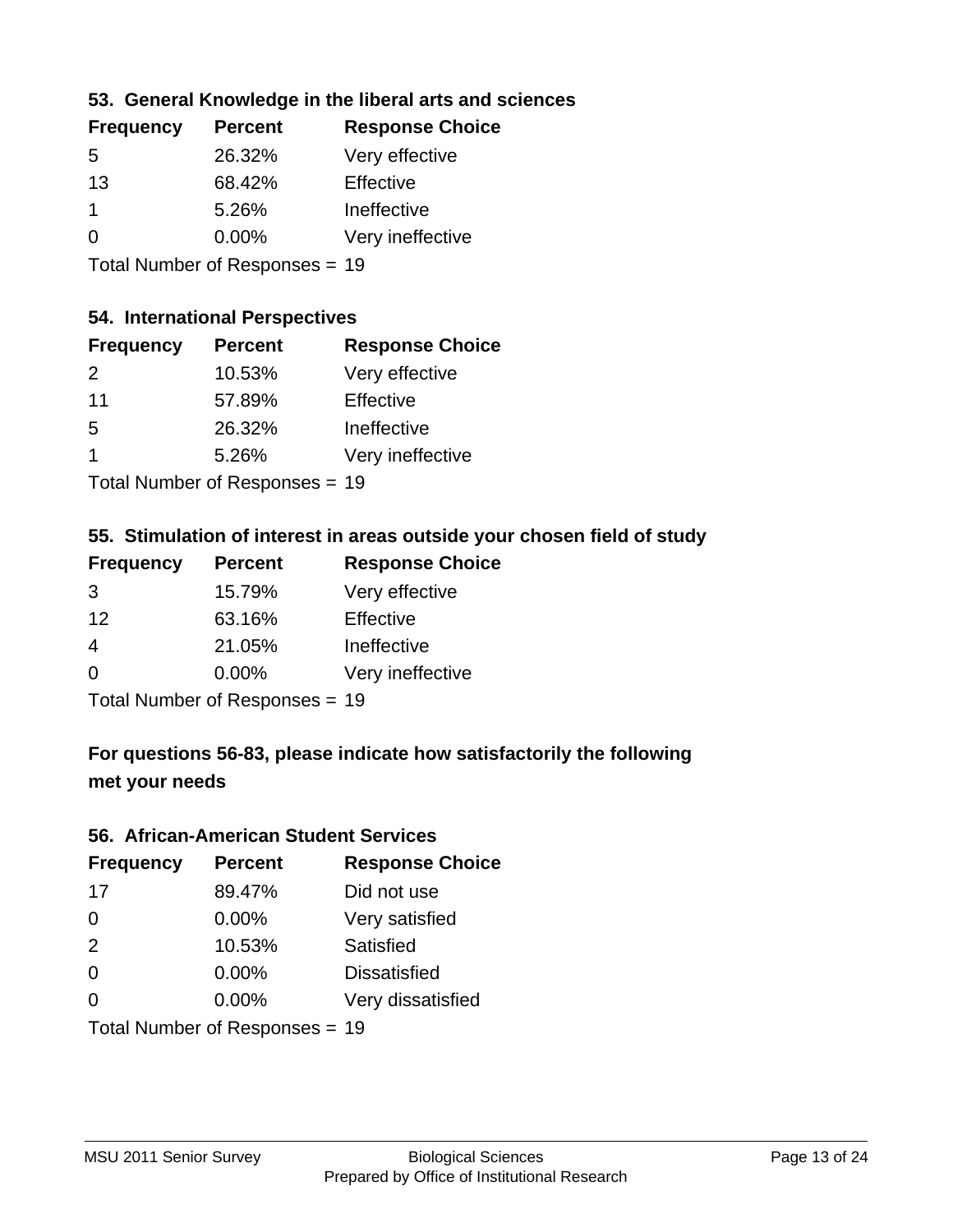#### **57. Career Services Office**

| <b>Frequency</b> | <b>Percent</b> | <b>Response Choice</b> |
|------------------|----------------|------------------------|
| 15               | 78.95%         | Did not use            |
| 1                | 5.26%          | Very satisfied         |
| 3                | 15.79%         | Satisfied              |
| 0                | $0.00\%$       | <b>Dissatisfied</b>    |
|                  | $0.00\%$       | Very dissatisfied      |
|                  |                |                        |

Total Number of Responses = 19

## **58. Counseling and Testing Center**

| <b>Frequency</b>           | <b>Percent</b> | <b>Response Choice</b> |
|----------------------------|----------------|------------------------|
| 13                         | 68.42%         | Did not use            |
| 2                          | 10.53%         | Very satisfied         |
| 3                          | 15.79%         | <b>Satisfied</b>       |
| 1                          | 5.26%          | <b>Dissatisfied</b>    |
| ∩                          | 0.00%          | Very dissatisfied      |
| Total Number of Deepersoon |                |                        |

Total Number of Responses = 19

#### **59. Cultural programming and activities**

| <b>Frequency</b> | <b>Percent</b>                 | <b>Response Choice</b> |
|------------------|--------------------------------|------------------------|
| 15               | 78.95%                         | Did not use            |
| 1                | 5.26%                          | Very satisfied         |
| 3                | 15.79%                         | Satisfied              |
| $\Omega$         | $0.00\%$                       | <b>Dissatisfied</b>    |
| $\Omega$         | $0.00\%$                       | Very dissatisfied      |
|                  | Total Number of Responses = 19 |                        |

#### **60. E-study courses**

| <b>Frequency</b> | <b>Percent</b>                 | <b>Response Choice</b> |
|------------------|--------------------------------|------------------------|
| 7                | 36.84%                         | Did not use            |
| 5                | 26.32%                         | Very satisfied         |
| 7                | 36.84%                         | Satisfied              |
| $\Omega$         | 0.00%                          | <b>Dissatisfied</b>    |
| $\Omega$         | $0.00\%$                       | Very dissatisfied      |
|                  | Total Number of Responses = 19 |                        |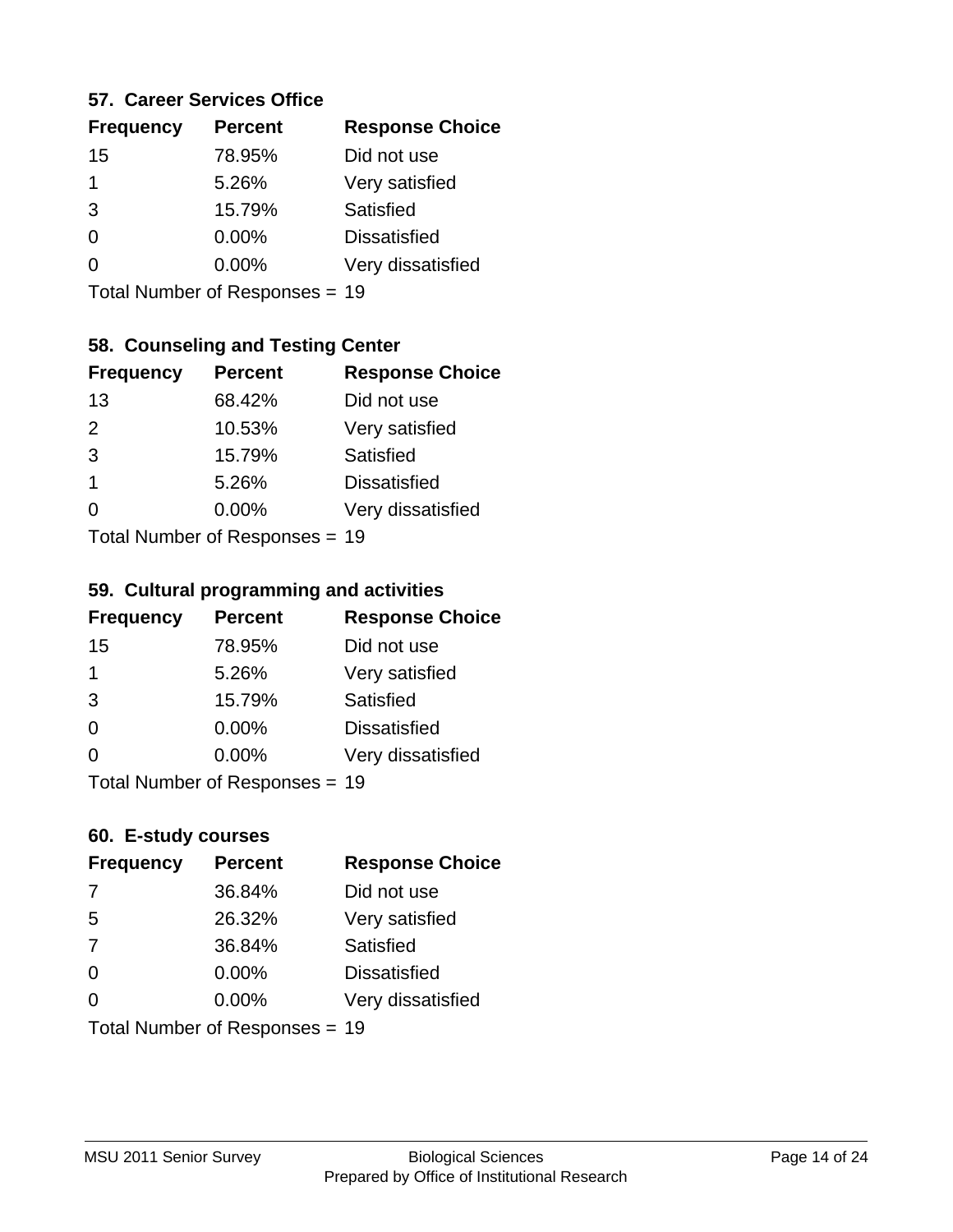#### **61. Food Services**

| <b>Frequency</b> | <b>Percent</b> | <b>Response Choice</b> |
|------------------|----------------|------------------------|
| 8                | 42.11%         | Did not use            |
| 3                | 15.79%         | Very satisfied         |
| 7                | 36.84%         | Satisfied              |
| 0                | 0.00%          | <b>Dissatisfied</b>    |
|                  | 5.26%          | Very dissatisfied      |
|                  |                |                        |

Total Number of Responses = 19

## **62. Greek life and activities**

| <b>Frequency</b>               | <b>Percent</b> | <b>Response Choice</b> |
|--------------------------------|----------------|------------------------|
| 13                             | 68.42%         | Did not use            |
| 2                              | 10.53%         | Very satisfied         |
| $\overline{4}$                 | 21.05%         | Satisfied              |
| $\Omega$                       | 0.00%          | <b>Dissatisfied</b>    |
| 0                              | $0.00\%$       | Very dissatisfied      |
| Total Number of Responses = 19 |                |                        |

**63. Health Services**

| <b>Frequency</b> | <b>Percent</b> | <b>Response Choice</b> |
|------------------|----------------|------------------------|
| 9                | 47.37%         | Did not use            |
| 3                | 15.79%         | Very satisfied         |
| $\overline{4}$   | 21.05%         | Satisfied              |
| 3                | 15.79%         | <b>Dissatisfied</b>    |
| $\Omega$         | 0.00%          | Very dissatisfied      |
|                  |                |                        |

Total Number of Responses = 19

## **64. Honor Societies/Departmental Clubs/Special Interest Organizations**

| <b>Frequency</b> | <b>Percent</b>                 | <b>Response Choice</b> |
|------------------|--------------------------------|------------------------|
| 6                | 31.58%                         | Did not use            |
| 7                | 36.84%                         | Very satisfied         |
| 6                | 31.58%                         | Satisfied              |
| $\Omega$         | 0.00%                          | <b>Dissatisfied</b>    |
| $\Omega$         | 0.00%                          | Very dissatisfied      |
|                  | Total Number of Responses = 19 |                        |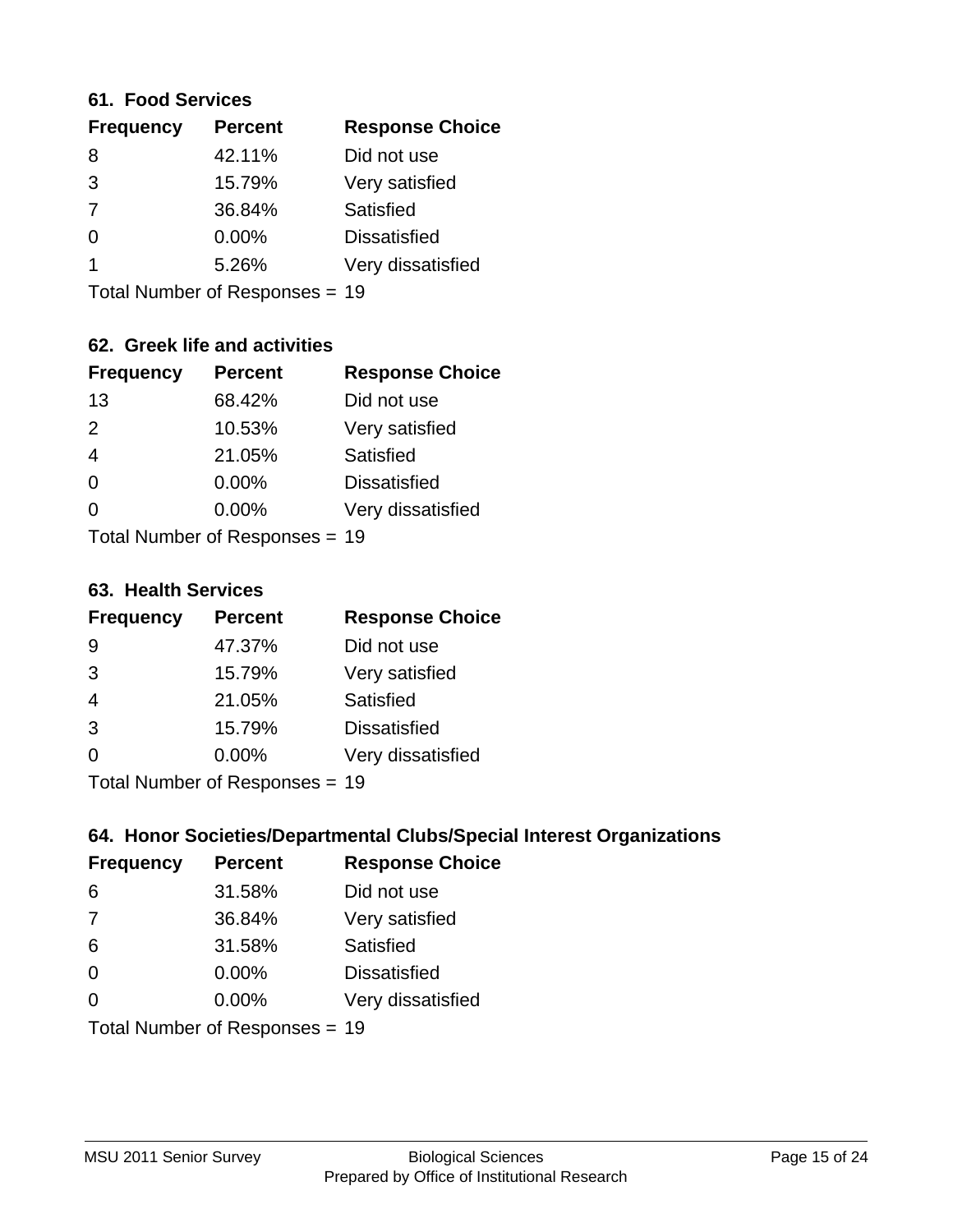#### **65. International Programs and activities**

| <b>Frequency</b> | <b>Percent</b> | <b>Response Choice</b> |
|------------------|----------------|------------------------|
| 16               | 84.21%         | Did not use            |
| $\mathcal{P}$    | 10.53%         | Very satisfied         |
| 1                | 5.26%          | Satisfied              |
| O                | $0.00\%$       | <b>Dissatisfied</b>    |
|                  | $0.00\%$       | Very dissatisfied      |
|                  |                |                        |

Total Number of Responses = 19

## **66. International student support services**

| <b>Frequency</b> | <b>Percent</b>                  | <b>Response Choice</b> |
|------------------|---------------------------------|------------------------|
| 17               | 89.47%                          | Did not use            |
| $\Omega$         | $0.00\%$                        | Very satisfied         |
| 2                | 10.53%                          | Satisfied              |
| $\Omega$         | $0.00\%$                        | <b>Dissatisfied</b>    |
| $\Omega$         | $0.00\%$                        | Very dissatisfied      |
|                  | $Total$ Number of Despasses $-$ |                        |

Total Number of Responses = 19

#### **67. Intramural Sports and Recreation**

| <b>Frequency</b> | <b>Percent</b>            | <b>Response Choice</b> |
|------------------|---------------------------|------------------------|
| 4                | 21.05%                    | Did not use            |
| 9                | 47.37%                    | Very satisfied         |
| 3                | 15.79%                    | Satisfied              |
| 3                | 15.79%                    | <b>Dissatisfied</b>    |
| $\Omega$         | 0.00%                     | Very dissatisfied      |
|                  | Total Number of Desponses |                        |

Total Number of Responses = 19

## **68. Lowry Center/Community College**

| <b>Frequency</b>        | <b>Percent</b>                 | <b>Response Choice</b> |
|-------------------------|--------------------------------|------------------------|
| 16                      | 84.21%                         | Did not use            |
| $\mathcal{P}$           | 10.53%                         | Very satisfied         |
| $\overline{\mathbf{1}}$ | 5.26%                          | Satisfied              |
| $\Omega$                | 0.00%                          | <b>Dissatisfied</b>    |
| ∩                       | $0.00\%$                       | Very dissatisfied      |
|                         | Total Number of Responses = 19 |                        |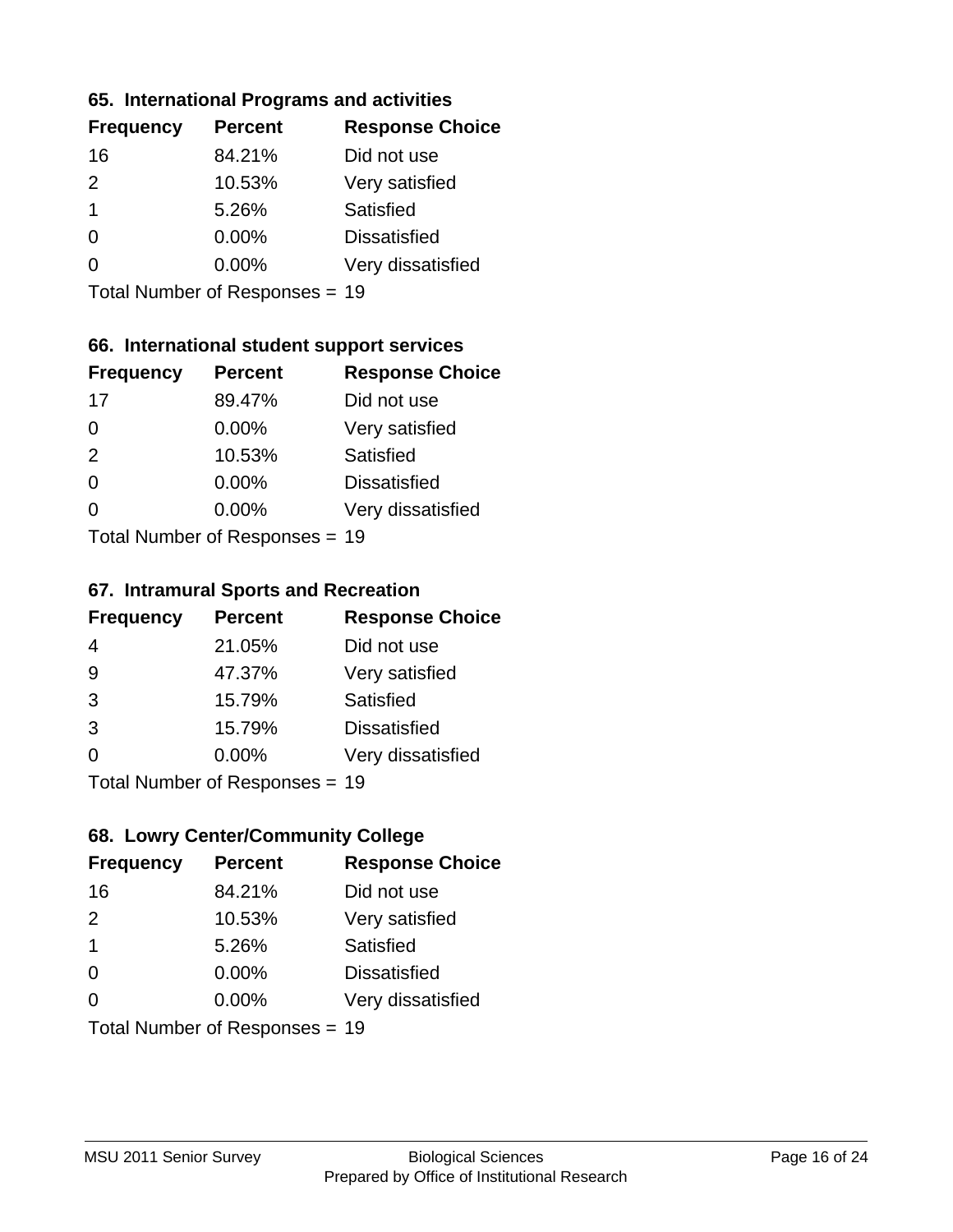## **69. Library**

| <b>Frequency</b> | <b>Percent</b> | <b>Response Choice</b> |
|------------------|----------------|------------------------|
| 1                | 5.26%          | Did not use            |
| 9                | 47.37%         | Very satisfied         |
| 4                | 21.05%         | Satisfied              |
| 4                | 21.05%         | <b>Dissatisfied</b>    |
|                  | 5.26%          | Very dissatisfied      |
|                  |                |                        |

Total Number of Responses = 19

## **70. MAP Report**

| <b>Frequency</b> | <b>Percent</b>                 | <b>Response Choice</b> |
|------------------|--------------------------------|------------------------|
| $\mathcal{P}$    | 10.53%                         | Did not use            |
| 7                | 36.84%                         | Very satisfied         |
| 6                | 31.58%                         | Satisfied              |
| 3                | 15.79%                         | <b>Dissatisfied</b>    |
| 1                | 5.26%                          | Very dissatisfied      |
|                  | Total Number of Responses = 19 |                        |

#### **71. MSU Web site**

| <b>Frequency</b>               | <b>Percent</b> | <b>Response Choice</b> |
|--------------------------------|----------------|------------------------|
| 0                              | $0.00\%$       | Did not use            |
| 11                             | 57.89%         | Very satisfied         |
| 7                              | 36.84%         | Satisfied              |
| -1                             | 5.26%          | <b>Dissatisfied</b>    |
| ∩                              | $0.00\%$       | Very dissatisfied      |
| Total Number of Responses = 19 |                |                        |

## **72. NCAA Sports**

| <b>Frequency</b>               | <b>Percent</b> | <b>Response Choice</b> |
|--------------------------------|----------------|------------------------|
| 3                              | 15.79%         | Did not use            |
| 3                              | 15.79%         | Very satisfied         |
| 12                             | 63.16%         | <b>Satisfied</b>       |
| $\mathbf 1$                    | 5.26%          | <b>Dissatisfied</b>    |
| $\Omega$                       | $0.00\%$       | Very dissatisfied      |
| Total Number of Responses = 19 |                |                        |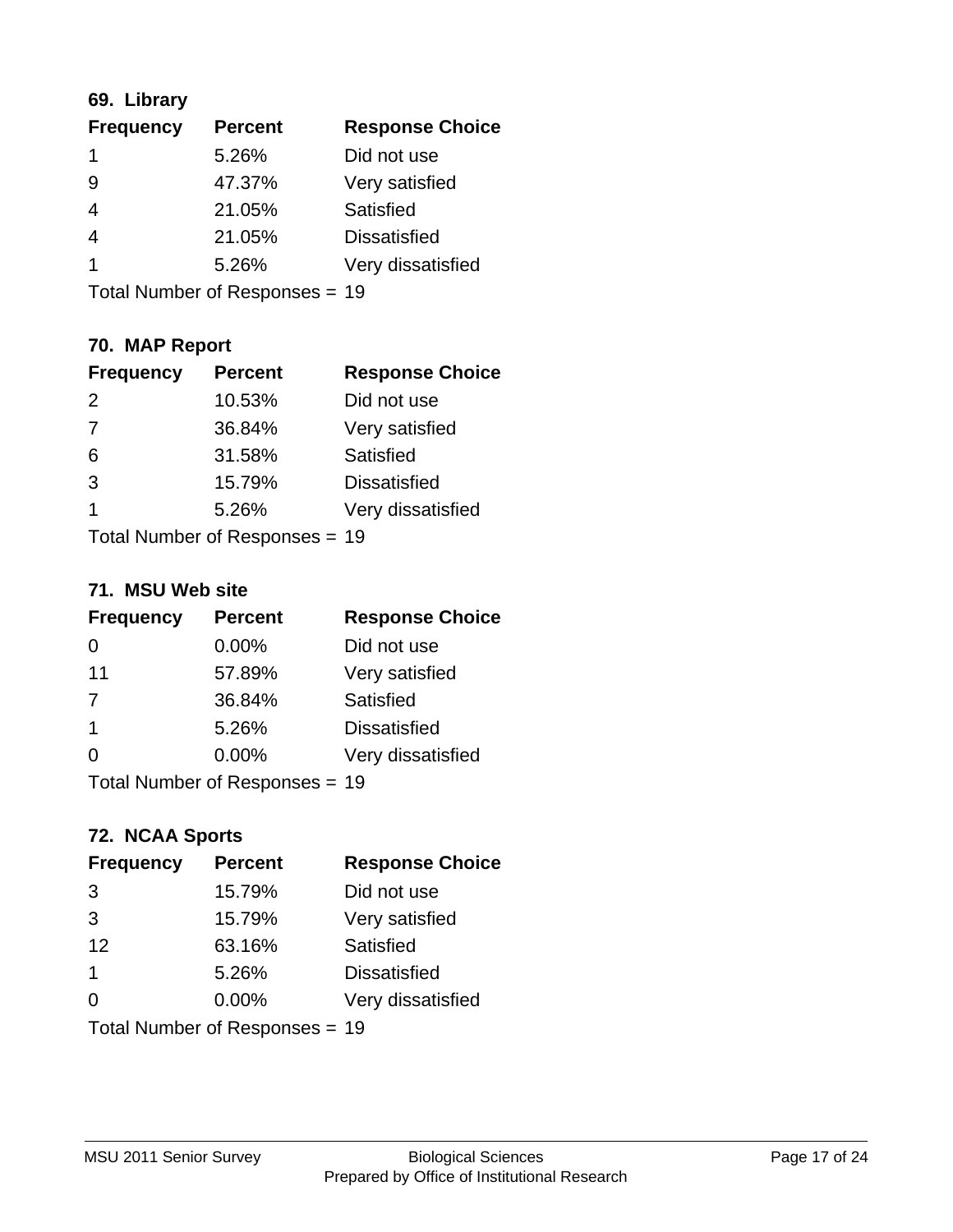#### **73. Online courses that are not e-study**

| <b>Frequency</b> | <b>Percent</b> | <b>Response Choice</b> |
|------------------|----------------|------------------------|
| 13               | 68.42%         | Did not use            |
| 3                | 15.79%         | Very satisfied         |
| $\mathcal{P}$    | 10.53%         | Satisfied              |
| 1                | 5.26%          | <b>Dissatisfied</b>    |
|                  | $0.00\%$       | Very dissatisfied      |
|                  |                |                        |

Total Number of Responses = 19

## **74. Racer Touch Registration**

| <b>Frequency</b>           | <b>Percent</b> | <b>Response Choice</b> |
|----------------------------|----------------|------------------------|
| 2                          | 10.53%         | Did not use            |
| 2                          | 10.53%         | Very satisfied         |
| 9                          | 47.37%         | <b>Satisfied</b>       |
| $\mathcal{P}$              | 10.53%         | <b>Dissatisfied</b>    |
|                            | 21.05%         | Very dissatisfied      |
| Tatal Number of Desperance |                |                        |

Total Number of Responses = 19

#### **75. Residential College programming and activities**

| <b>Frequency</b> | <b>Percent</b>                  | <b>Response Choice</b> |
|------------------|---------------------------------|------------------------|
| 7                | 36.84%                          | Did not use            |
| $\overline{4}$   | 21.05%                          | Very satisfied         |
| 8                | 42.11%                          | Satisfied              |
| $\Omega$         | 0.00%                           | <b>Dissatisfied</b>    |
| $\Omega$         | 0.00%                           | Very dissatisfied      |
|                  | $Total$ Number of Despasses $-$ |                        |

Total Number of Responses = 19

#### **76. Scholarships/grants/student employment**

| <b>Frequency</b> | <b>Percent</b>                 | <b>Response Choice</b> |
|------------------|--------------------------------|------------------------|
| -1               | 5.26%                          | Did not use            |
| 7                | 36.84%                         | Very satisfied         |
| 9                | 47.37%                         | Satisfied              |
| 2                | 10.53%                         | <b>Dissatisfied</b>    |
| $\Omega$         | 0.00%                          | Very dissatisfied      |
|                  | Total Number of Responses = 19 |                        |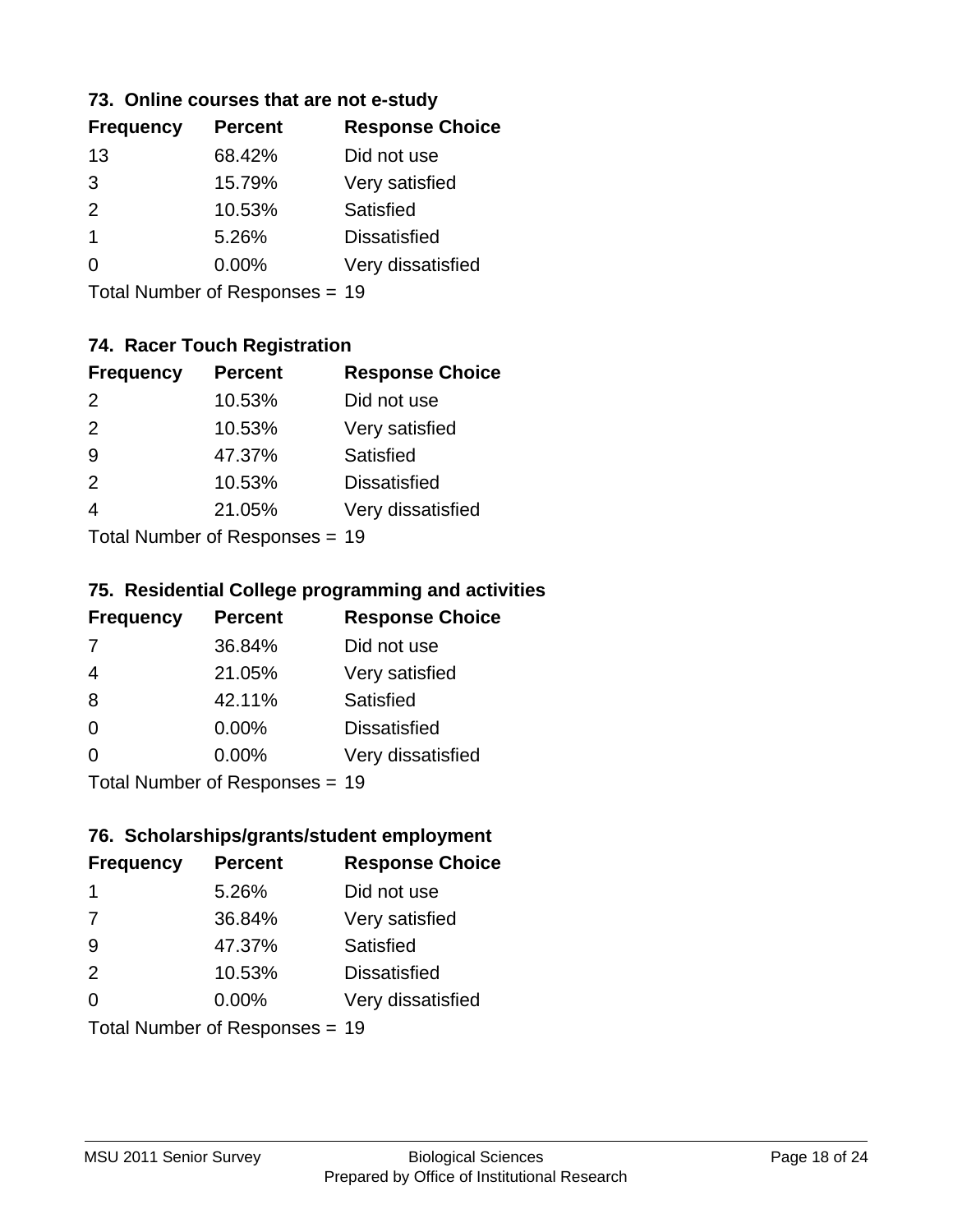#### **77. Security Services**

| <b>Frequency</b> | <b>Percent</b> | <b>Response Choice</b> |
|------------------|----------------|------------------------|
| 11               | 57.89%         | Did not use            |
| 4                | 21.05%         | Very satisfied         |
| 2                | 10.53%         | Satisfied              |
| 2                | 10.53%         | <b>Dissatisfied</b>    |
| $\Omega$         | $0.00\%$       | Very dissatisfied      |
|                  |                |                        |

Total Number of Responses = 19

## **78. Services for non-traditional students**

| <b>Frequency</b>           | <b>Percent</b> | <b>Response Choice</b> |  |
|----------------------------|----------------|------------------------|--|
| 17                         | 89.47%         | Did not use            |  |
| 1                          | 5.26%          | Very satisfied         |  |
| 1                          | 5.26%          | Satisfied              |  |
| $\Omega$                   | $0.00\%$       | <b>Dissatisfied</b>    |  |
| ∩                          | 0.00%          | Very dissatisfied      |  |
| Total Number of Deepersoon |                |                        |  |

Total Number of Responses = 19

#### **79. Student Support Services (Trio)**

| <b>Frequency</b> | <b>Percent</b>            | <b>Response Choice</b> |
|------------------|---------------------------|------------------------|
| 16               | 84.21%                    | Did not use            |
| 3                | 15.79%                    | Very satisfied         |
| $\Omega$         | $0.00\%$                  | <b>Satisfied</b>       |
| $\Omega$         | $0.00\%$                  | <b>Dissatisfied</b>    |
| $\Omega$         | 0.00%                     | Very dissatisfied      |
|                  | Total Number of Desponses |                        |

Total Number of Responses = 19

## **80. Student PIN System**

| <b>Frequency</b>     | <b>Percent</b>                 | <b>Response Choice</b> |
|----------------------|--------------------------------|------------------------|
| 0                    | 0.00%                          | Did not use            |
| 8                    | 42.11%                         | Very satisfied         |
| 9                    | 47.37%                         | Satisfied              |
| $\blacktriangleleft$ | 5.26%                          | <b>Dissatisfied</b>    |
| 1                    | 5.26%                          | Very dissatisfied      |
|                      | Total Number of Responses = 19 |                        |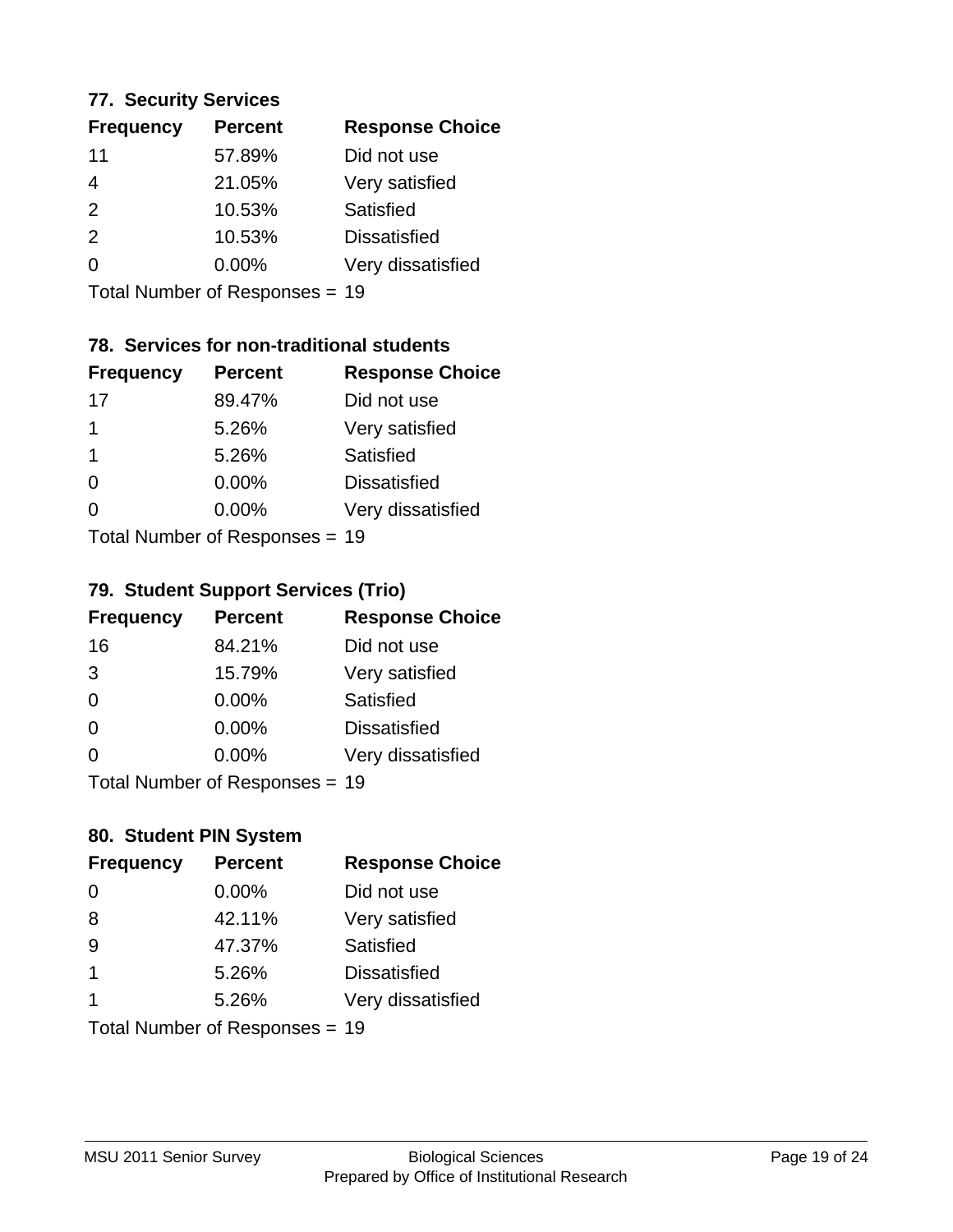#### **81. Student Records/Transcript Services**

| <b>Percent</b> | <b>Response Choice</b> |
|----------------|------------------------|
| 26.32%         | Did not use            |
| 31.58%         | Very satisfied         |
| 26.32%         | Satisfied              |
| 15.79%         | <b>Dissatisfied</b>    |
| $0.00\%$       | Very dissatisfied      |
|                |                        |

Total Number of Responses = 19

## **82. Computer and Internet access for study and research needs**

| <b>Frequency</b>          | <b>Percent</b> | <b>Response Choice</b> |
|---------------------------|----------------|------------------------|
| -5                        | 26.32%         | Did not use            |
| 6                         | 31.58%         | Very satisfied         |
| 6                         | 31.58%         | Satisfied              |
| 2                         | 10.53%         | <b>Dissatisfied</b>    |
| $\Omega$                  | 0.00%          | Very dissatisfied      |
| Total Number of Deepensee |                |                        |

Total Number of Responses = 19

#### **83. Women's Center**

| <b>Frequency</b>          | <b>Percent</b> | <b>Response Choice</b> |
|---------------------------|----------------|------------------------|
| 16                        | 84.21%         | Did not use            |
| $\mathbf 1$               | 5.26%          | Very satisfied         |
| $\Omega$                  | $0.00\%$       | Satisfied              |
| 2                         | 10.53%         | <b>Dissatisfied</b>    |
| $\Omega$                  | 0.00%          | Very dissatisfied      |
| Total Number of Deepersee |                |                        |

Total Number of Responses = 19

## **84. To what extent did you participate in Residential College activities?**

| <b>Frequency</b>          | <b>Percent</b> | <b>Response Choice</b> |
|---------------------------|----------------|------------------------|
| 7                         | 36.84%         | Did not participate    |
| $\mathcal{P}$             | 10.53%         | Frequently             |
| 8                         | 42.11%         | Occasionally           |
| $\mathcal{P}$             | 10.53%         | Seldom                 |
| The HILL of December 1999 |                |                        |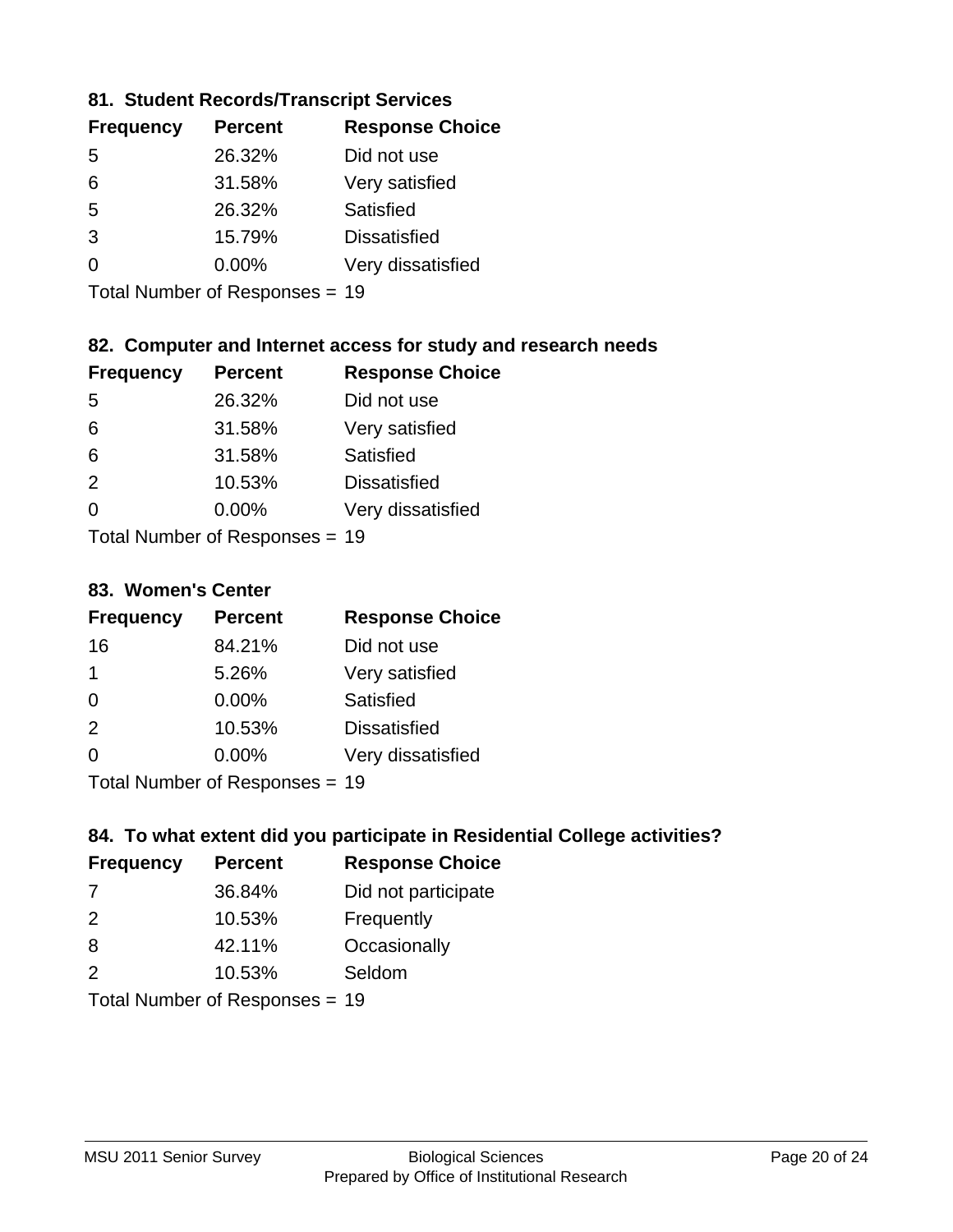| <b>Frequency</b> | <b>Percent</b> | <b>Response Choice</b>                 |
|------------------|----------------|----------------------------------------|
| -5               | 26.32%         | Not familiar with Residential Colleges |
| 6                | 31.58%         | Very positive                          |
| 8                | 42.11%         | <b>Positive</b>                        |
| $\overline{0}$   | $0.00\%$       | <b>Negative</b>                        |
| $\overline{0}$   | $0.00\%$       | Very negative                          |
|                  |                |                                        |

#### **85. Which phrase best describes your opinion of Residential Colleges?**

Total Number of Responses = 19

#### **Questions 86-95**

**University Graduate." Please indicate how effective your MSU experience was in The University has formulated ten desired "Characteristics of the Murray State enhancing your abilities in each area.**

## **86. Engage in mature, independent and creative thought and express that thought effectively in oral and written communication;**

| <b>Frequency</b> | <b>Percent</b> | <b>Response Choice</b> |
|------------------|----------------|------------------------|
| 6                | 31.58%         | Very effective         |
| 12               | 63.16%         | Effective              |
| 0                | 0.00%          | Ineffective            |
|                  | 5.26%          | Very ineffective       |
|                  |                |                        |

Total Number of Responses = 19

#### **87. Understand and apply the critical and scientific methodologies that**

**academic disciplines employ to discover knowledge and ascertain its validity;**

| <b>Frequency</b> | <b>Percent</b> | <b>Response Choice</b> |
|------------------|----------------|------------------------|
| 7                | 36.84%         | Very effective         |
| 11               | 57.89%         | Effective              |
| -1               | 5.26%          | Ineffective            |
| $\Omega$         | 0.00%          | Very ineffective       |
|                  |                |                        |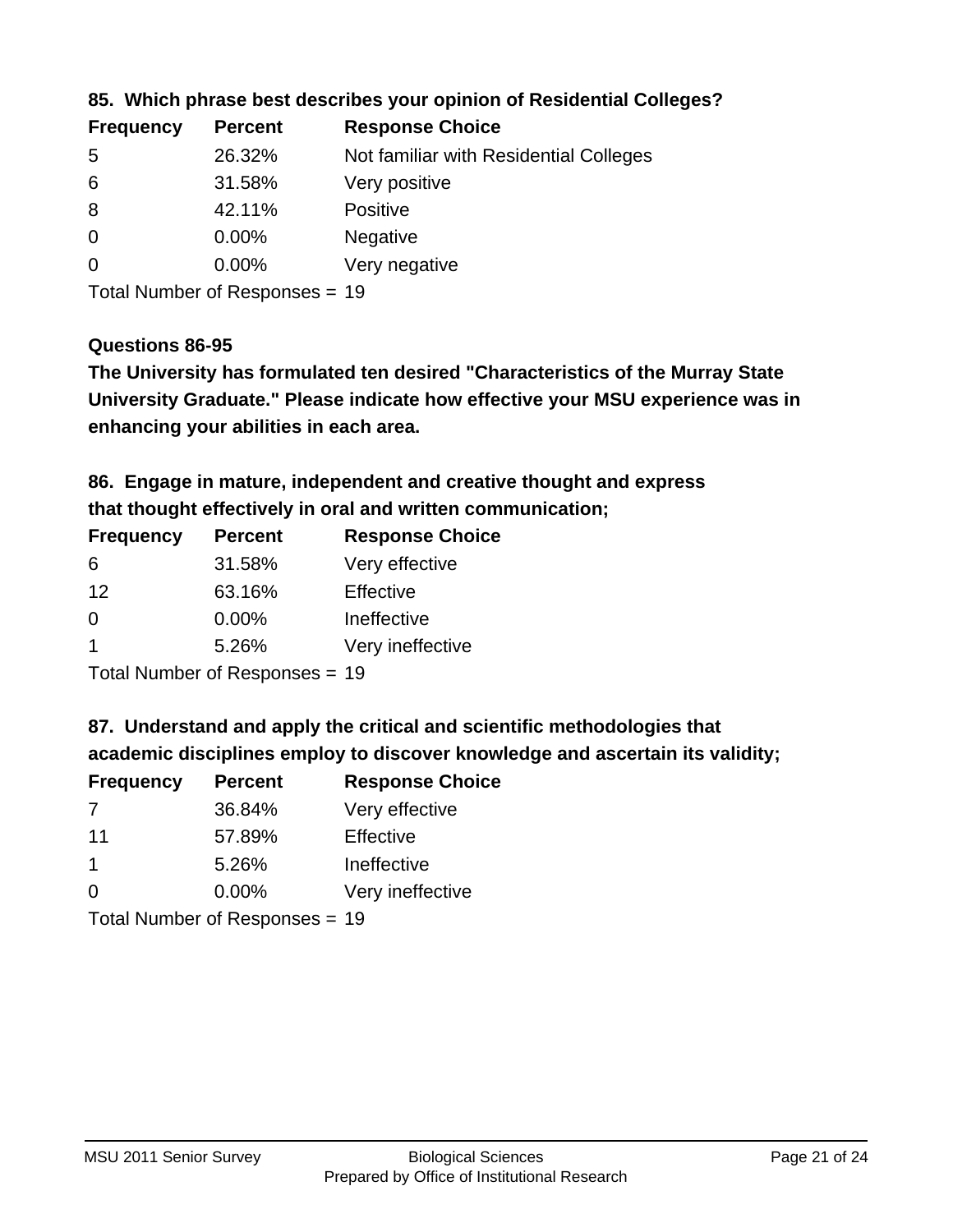## **88. Apply sound standards of information gathering, analysis and evaluation to reach logical decisions;**

| <b>Percent</b> | <b>Response Choice</b> |
|----------------|------------------------|
| 36.84%         | Very effective         |
| 57.89%         | Effective              |
| 5.26%          | Ineffective            |
| $0.00\%$       | Very ineffective       |
|                |                        |

Total Number of Responses = 19

## **89. Understand the roles and applications of science and technology in the solution of the problems of a changing world;**

| <b>Frequency</b> | <b>Percent</b> | <b>Response Choice</b> |
|------------------|----------------|------------------------|
| 7                | 36.84%         | Very effective         |
| 11               | 57.89%         | Effective              |
| -1               | 5.26%          | Ineffective            |
| $\Omega$         | 0.00%          | Very ineffective       |
|                  |                |                        |

Total Number of Responses = 19

## **90. Demonstrate a critical understanding of the world's historical, literary, philosophical, and artistic traditions;**

| <b>Frequency</b>     | <b>Percent</b> | <b>Response Choice</b> |
|----------------------|----------------|------------------------|
| 3                    | 15.79%         | Very effective         |
| 14                   | 73.68%         | Effective              |
| $\blacktriangleleft$ | 5.26%          | Ineffective            |
|                      | 5.26%          | Very ineffective       |
|                      |                |                        |

Total Number of Responses = 19

## **91. Understand the dynamics of cultural diversity, of competing economic and political systems, and of complex moral and ethical issues;**

| <b>Frequency</b>     | <b>Percent</b>                 | <b>Response Choice</b> |
|----------------------|--------------------------------|------------------------|
| 4                    | 21.05%                         | Very effective         |
| 13                   | 68.42%                         | Effective              |
| $\blacktriangleleft$ | 5.26%                          | Ineffective            |
| $\mathbf 1$          | 5.26%                          | Very ineffective       |
|                      | Total Number of Responses = 19 |                        |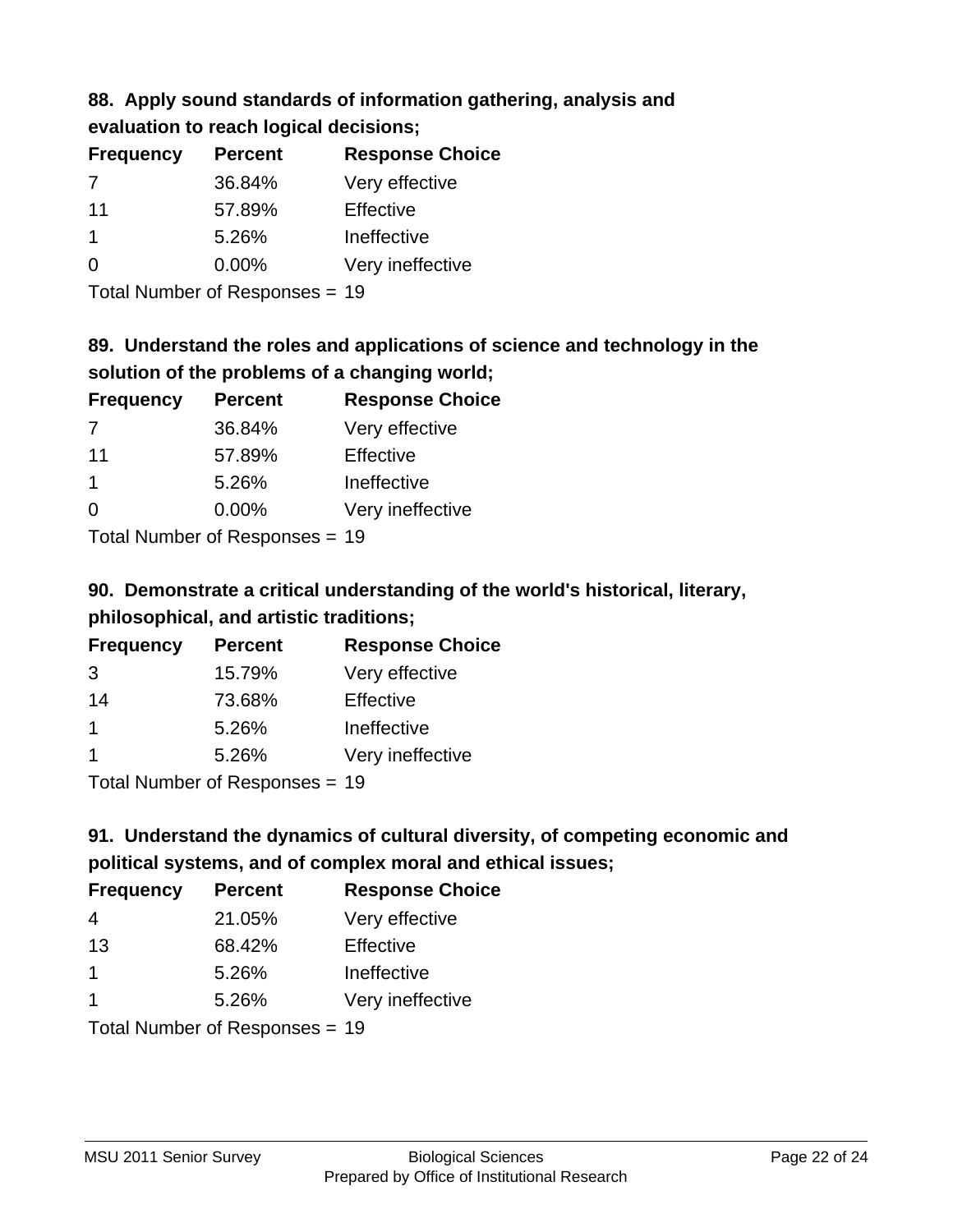## **92. Understand the nature of and engage in ethical behavior and**

**responsible citizenship;**

| <b>Frequency</b> | <b>Percent</b> | <b>Response Choice</b> |
|------------------|----------------|------------------------|
| .5               | 26.32%         | Very effective         |
| 12               | 63.16%         | Effective              |
|                  | 5.26%          | Ineffective            |
|                  | 5.26%          | Very ineffective       |

Total Number of Responses = 19

## **93. Understand the importance of the behaviors necessary to maintain a healthy lifestyle;**

| <b>Frequency</b>            | <b>Percent</b> | <b>Response Choice</b> |
|-----------------------------|----------------|------------------------|
| .5                          | 26.32%         | Very effective         |
| 12                          | 63.16%         | Effective              |
| 1                           | 5.26%          | Ineffective            |
|                             | 5.26%          | Very ineffective       |
| Tatal Manualan af Dannannan |                |                        |

Total Number of Responses = 19

## **94. Demonstrate mastery of a chosen field of study; and**

| <b>Frequency</b> | <b>Percent</b> | <b>Response Choice</b> |
|------------------|----------------|------------------------|
| 6                | 31.58%         | Very effective         |
| 12               | 63.16%         | Effective              |
| $\Omega$         | $0.00\%$       | Ineffective            |
|                  | 5.26%          | Very ineffective       |
|                  |                |                        |

Total Number of Responses = 19

## **95. Value intellectual pursuit and continuous learning in a changing world.**

| <b>Frequency</b> | <b>Percent</b> | <b>Response Choice</b> |
|------------------|----------------|------------------------|
| 7                | 36.84%         | Very effective         |
| 11               | 57.89%         | Effective              |
| $\Omega$         | 0.00%          | Ineffective            |
| $\mathbf 1$      | 5.26%          | Very ineffective       |
|                  |                |                        |